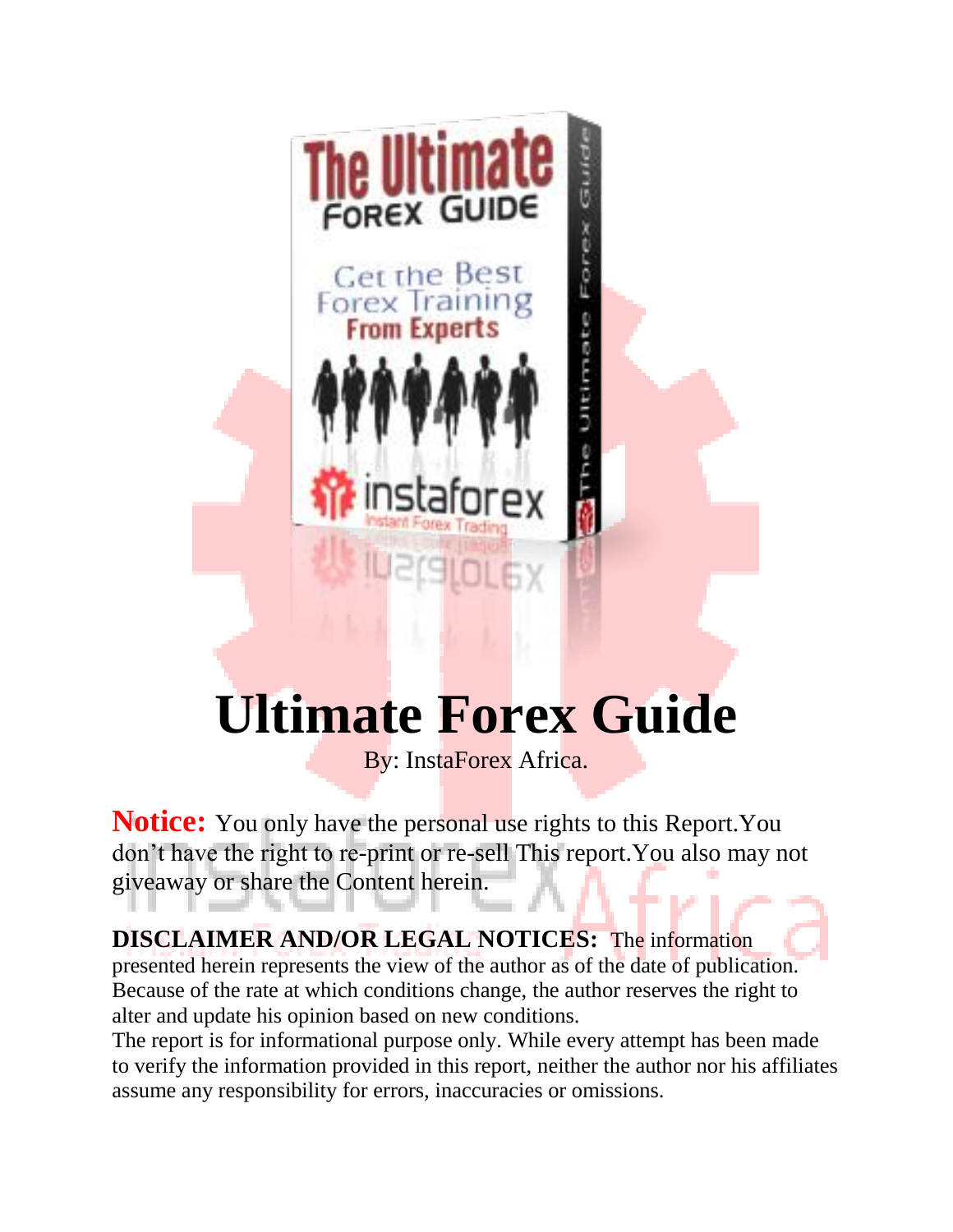Any slights of people and organizations are unintentional. If advice concerning legal or related matters is concerned, the services of a fully qualified professional should be sought. This report is not intended for use as a legal or accounting advice. You should be aware of any laws which govern business transactions or other business practices in your country and state. Any reference to any person or business whether living or dead is purely coincidental.

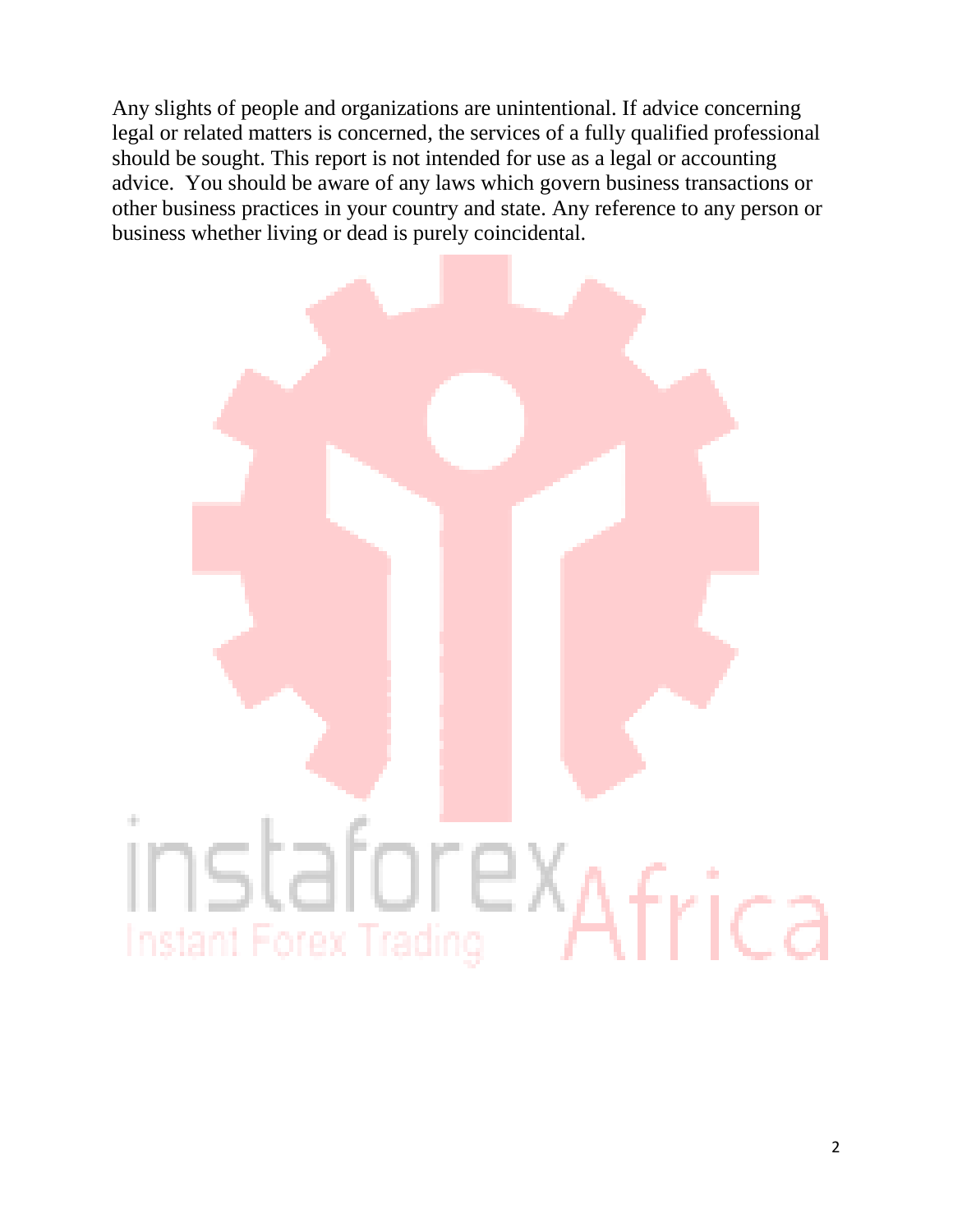### **INTRODUCTION**

You are aware, there are many international markets operating around the globe. And with advent of internet, a lot of them are almost available to the players and potential players from any where in the world. As with many markets, there are many derivatives of the central market such as futures, options and forwards. This book is designed to introduce you to the most liquid and multifaceted of them all known as FOREX MARKET. We will only be discussing Forex Market as it is the main market sometimes referred to as the Spot or Cash market.

The word FOREX is an acronym derived from Foreign currencies Exchange and is the largest financial market in the world. Unlike many markets, the FX market is open 24 hours per day, 5 days (Monday to Friday) per week and has an estimated \$1.6 Trillion in turnover every day. This tremendous turnover is more than the combined turnover of all the worlds' stock markets on any given day. The Forex market has no physical location or central exchange. It is an over-the-counter market where buyers and sellers including banks, corporations, and private investors conduct business. A true 24-hour market, Forex trading begins each day in Sydney, and moves around the globe as the business day begins in each financial center, first to Tokyo, London, and New York. In this financial market, investors can respond to currency fluctuations caused by economic, social and political events at the time they occur day or night. The huge number and diversity of players involved make it difficult for even governments to control the direction of the market, the unmatched liquidity and around-the-clock global activity make the ideal market for active traders.

Instant Forex Trad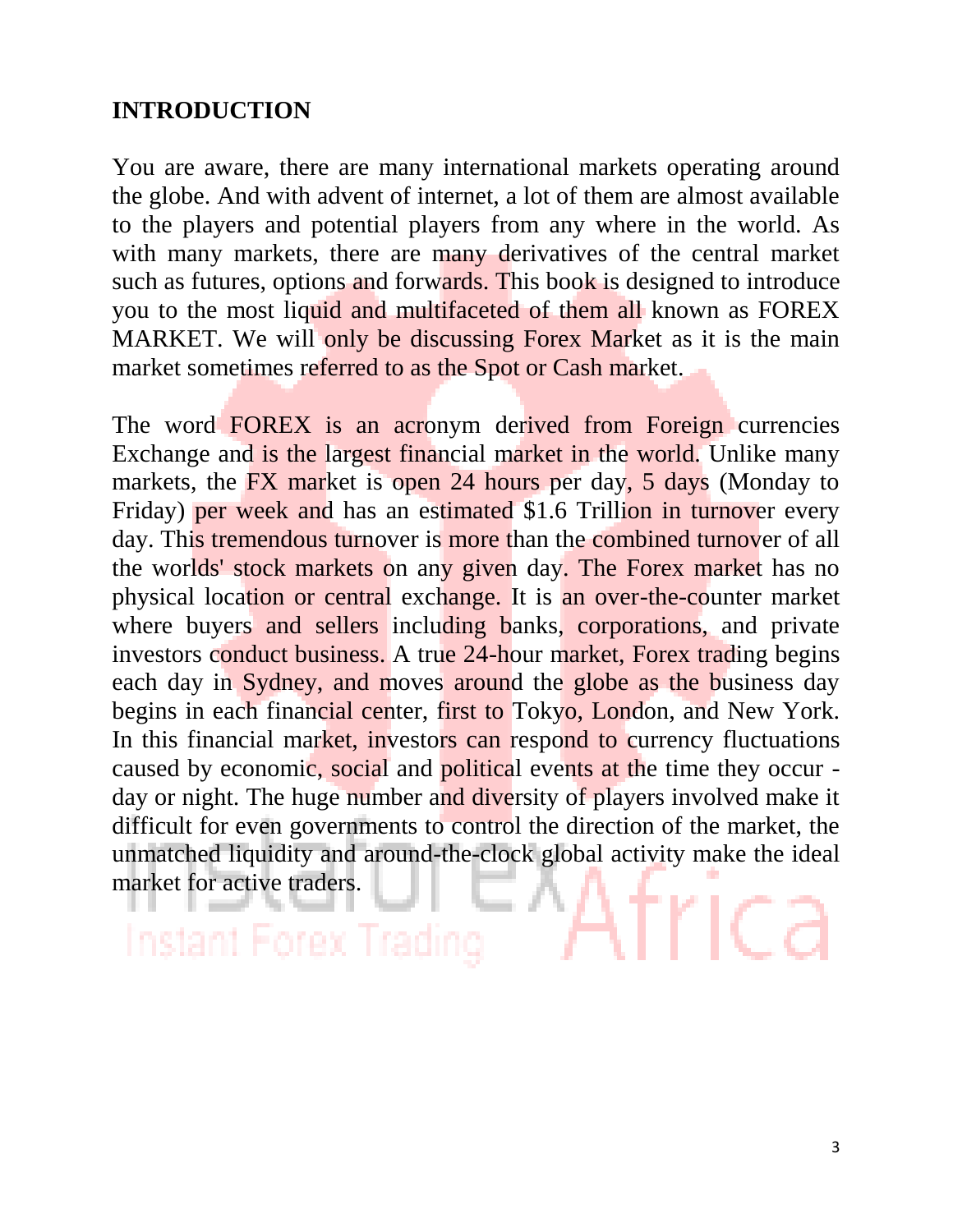### **MARKET PRICE MOVEMENT**

As trading the Forex market, or any other market for that matter is about price movement, it is essential that every trader gets a feel for how this happens. We all know that the price moves up and down (trending) and range bounding, but we need to get to know how it moves and when it moves.

1 know that after a strong move, the price is likely to retrace to a predictable level. **I know that the price moves strongly during the European session** and especially during the news releases in the NY Session but can drift quietly during the Asian session. I know that price tends to stall at certain levels, such as round numbers and at the "20" and "80" price levels on any currency chart. It's desirable to recognize patterns which you can come to rely on in future trades. Spend time watching the charts and how the price moves at certain times of the day and you will be surprised at how much you will pick up. There are several price movement patterns which are quiet noting. They include:

(a) The market never moves in one direction for too  $\log - i$  talways retraces or corrects at some stage. We can trade towards the correction or after the correction.

(b) The corrections begin when the probability for continued price movement in the same direction drops

- (c) The corrections often stop at predictable levels
- (d) Reversals are heralded by reversal patterns

These are the principles which will help you to become a profitable trader. The Forex market is very similar to the Stock Market and so if you have previous knowledge trading stocks, you are at an advantage. This does not mean that if you do not have knowledge of the stock market you are disadvantaged; all you have to do is to put more effort into learning and studying all that will be coming to you.

As in the stock market, there is one thing you always want to do,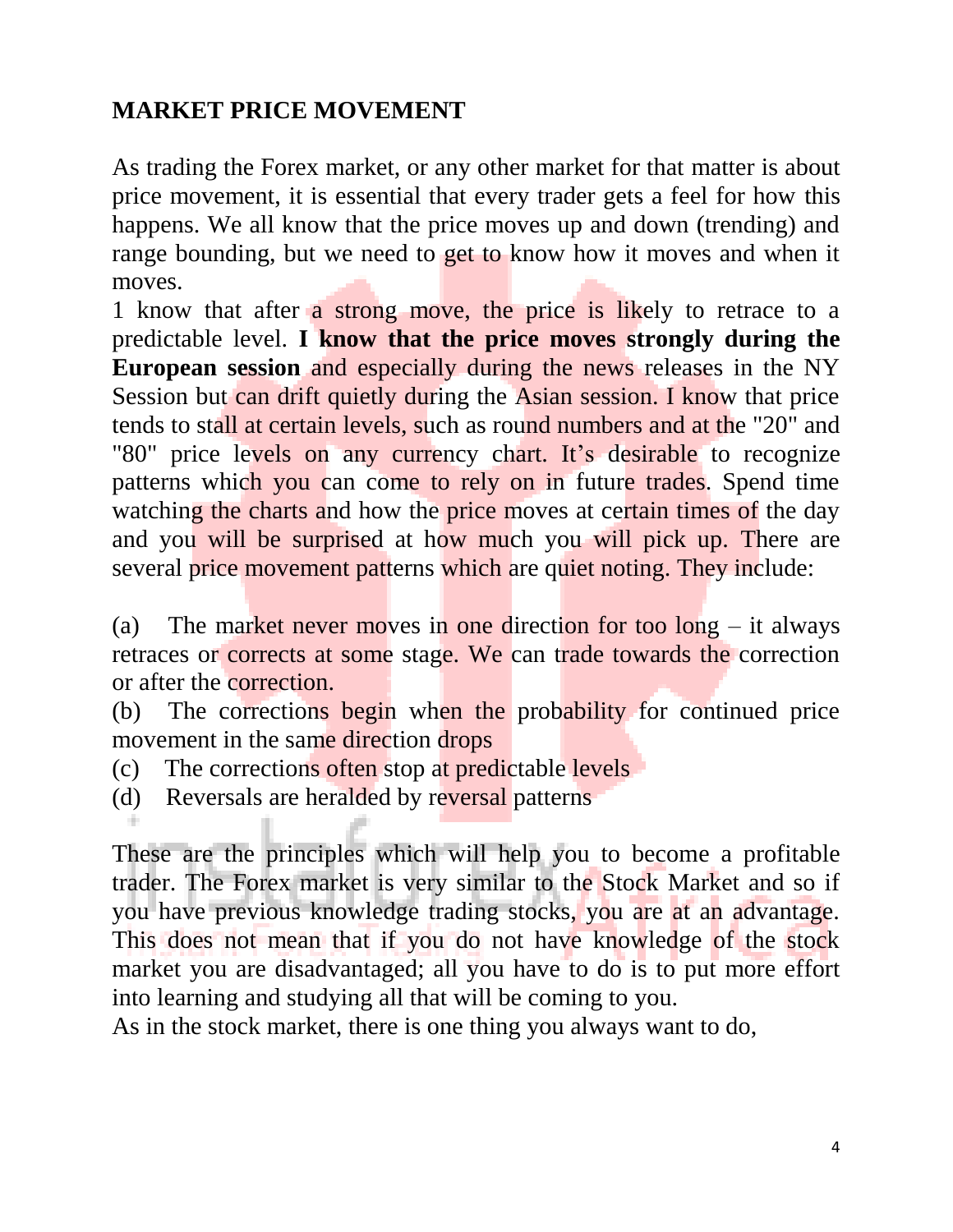### **BUY LOW AND SELL HIGH CHART**



The diagram above means that a position is opened by buying. In other words, you opened a "BUY POSITION" or "LONG POSITION" at a low price (Yi) and sold or closed the position at a high price (Y2) to make a profit - **Upward Movement of Price**.

**This applies perfectly to the Forex market with a little inclusion**

**BUY LOW AND SELL HIGH, SELL HIGH AND BUY BACK LOW.**

The diagram below shows, **"SELL HIGH AND BUY BACK LOW CHART:**

### **BUY LOW AND SELL HIGH CHART**

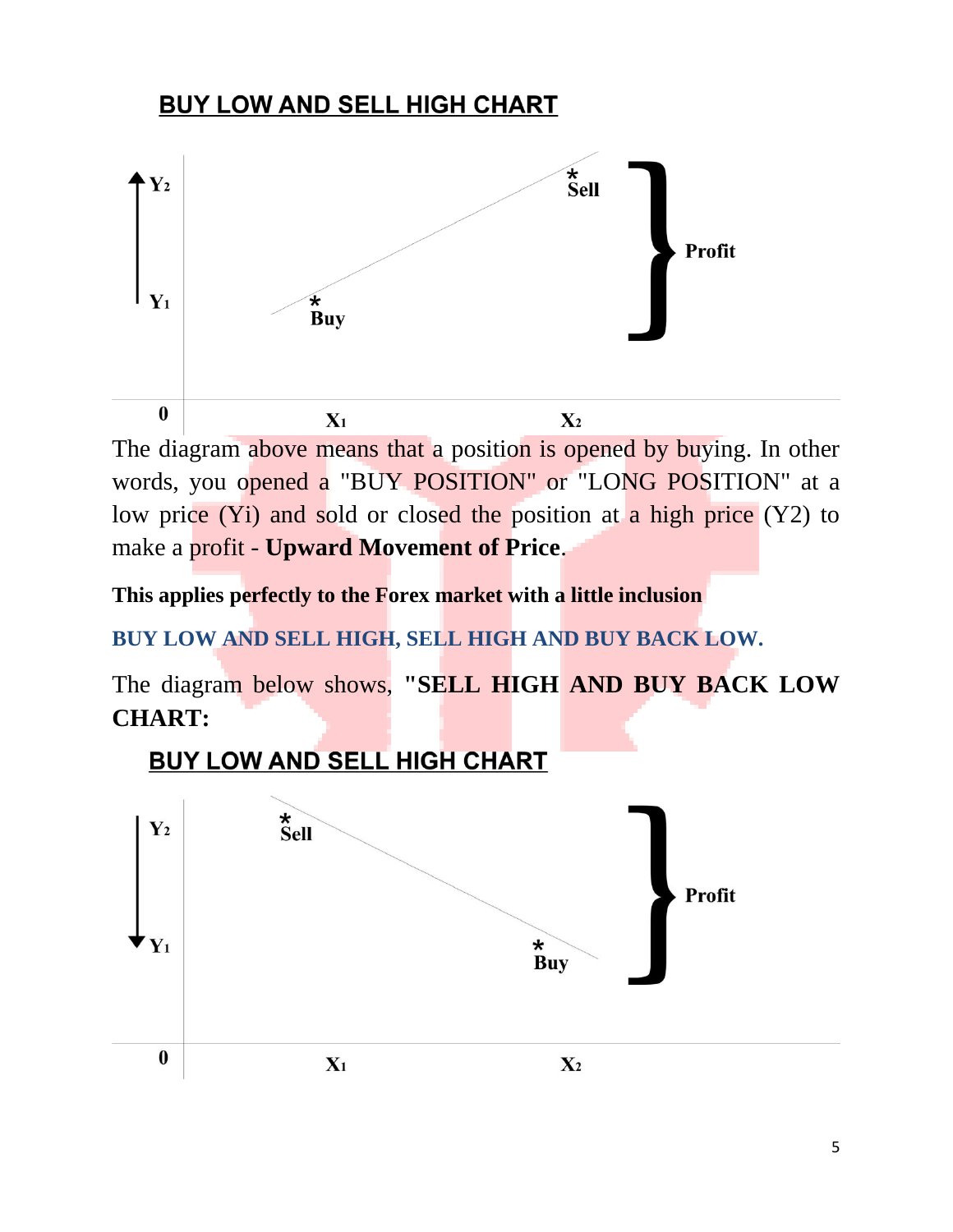The diagram above means that a position is opened by selling. In other words, you opened a "SELL POSITION" or "SHORT POSITION" at a high price (Yi) and bought back or closed the position at a low price (Y2) to make a profit. - **Downward Movement of Price**.

I hope this is not confusing in anyway. Don't worry; you would soon be used to the fact that in Forex, you gain trading in both directions. You buy a currency when it is low, and then sell when the price goes up; and then you sell a currency when you feel the price is high and then buy it back when the price goes down. Unlike many other securities (any financial instrument that can be traded) the FX market does not have a fixed exchange. It is primarily traded through banks, brokers, dealers, financial institutions and private individuals. Trades are executed through phone and increasingly through the Internet. It is only in the last few years that the smaller investor has been able to gain access to this market.

Previously the large amounts of deposits required excluded the smaller investors. With the advent of the Internet and growing competition, it is now easily in the reach of most investors located anywhere in the world, with our Nigeria inclusive.

**INTERBANK:** You will often hear the term discussed in FX terminology. This originally, as the name implies, was simply banks and large institutions exchanging information about the current rate at which their clients or themselves were prepared to buy or sell a currency.

**INTER** meaning between and **Bank** meaning deposit taking institutions normally made up of banks, large institution, brokers or even the government. The market has moved on to such a degree now that the term interbank now means anybody who is prepared to buy or sell a currency. It could be two individuals or your local travel agent offering to exchange Euros for US Dollars. You will however find that most of the brokers and banks use centralized feeds to insure reliability of quote. The quotes for Bid (buy) and Offer (sell) will all be from reliable sources. These quotes are normally made up of the top 300 or so large institutions. This insures that if they place an order on your behalf that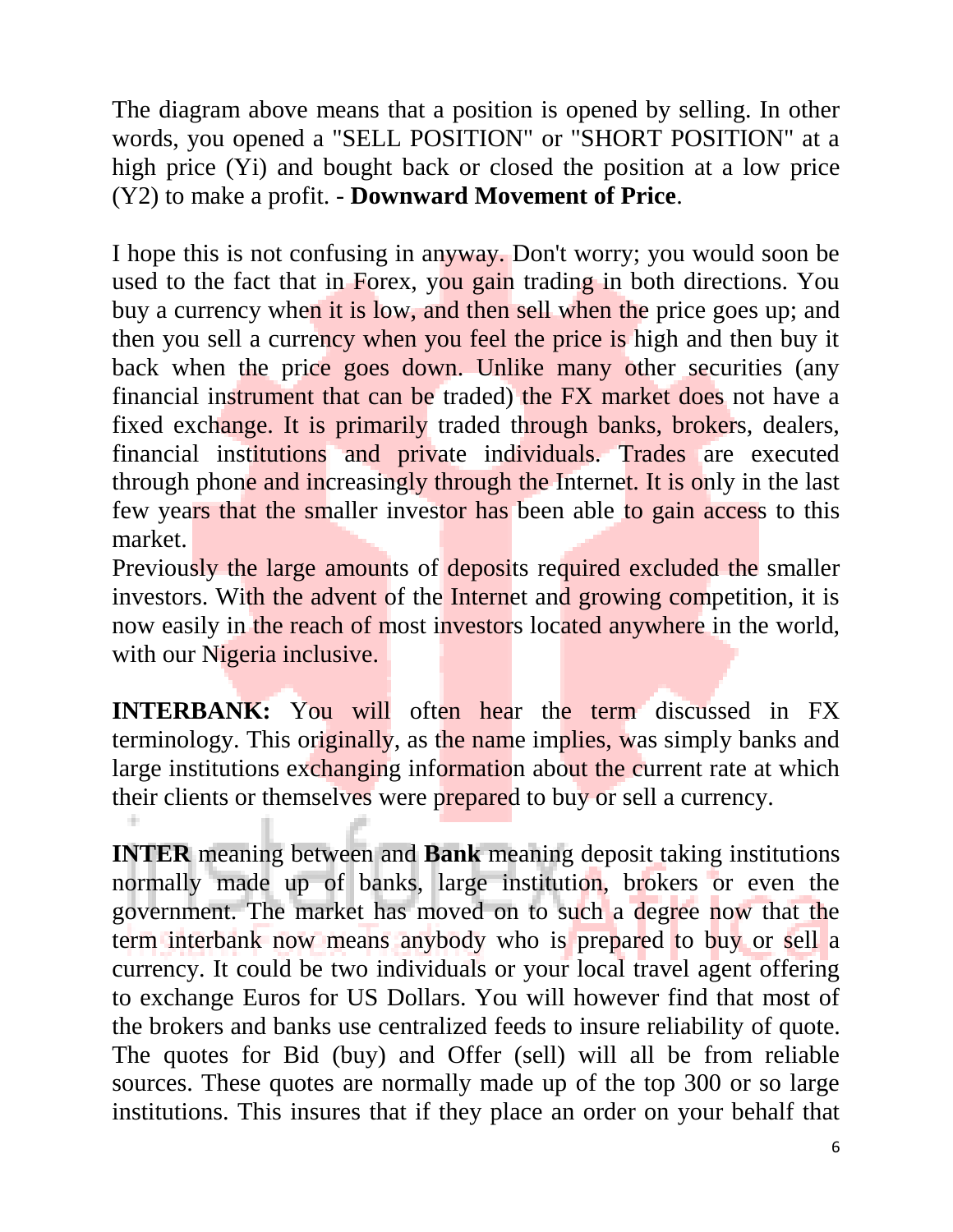the institutions they have placed the order with is capable of fulfilling the order. Now although we have spoken about orders being fulfilled, it is estimated that anywhere from 70%-90% of the FX market is speculative. In other words the person or institution that bought or sold the currency has no intention of actually taking delivery of the currency. Instead they were solely speculating on the movement of that particular currency. This is to ensure that you make money from price fluctuations in buying and selling of currencies. As you can see from the a table below over 90% of all currencies are traded against the US Dollar.

| currency        | 1989 | $1992\%$ | $1995(\%)$ | $2000\%)$ | $2007\frac{6}{6}$ |
|-----------------|------|----------|------------|-----------|-------------------|
|                 | (96) |          |            |           |                   |
| <b>US</b>       | 90   | 82.0     | 83.3       | 87.3      | 90.4              |
| Dollar          |      |          |            |           |                   |
| Euro            |      |          |            |           | 37.6              |
| Japanese        | 27   | 23.4     | 24.1       | 20.2      | 22.7              |
| Yen             |      |          |            |           |                   |
| Pound           | 15   | 13.6     | 9.4        | 11.0      | 13.2              |
| <b>Sterling</b> |      |          |            |           |                   |
| <b>Swiss</b>    | 10   | 8.4      | 7.3        | 7.1       | 6.1               |
| Franc           |      |          |            |           |                   |

### **Market Activity**

The four next most traded currencies are the Euro (EUR), Japanese Yen (JPY), Pound Sterling (GBP) and Swiss Franc (CHF). As currencies are traded in pairs and exchanged one for the other when traded, the rate at which they are exchanged is called the exchange rate. These four currencies traded against the US Dollar make up the majority of the market and are called major currencies or the majors.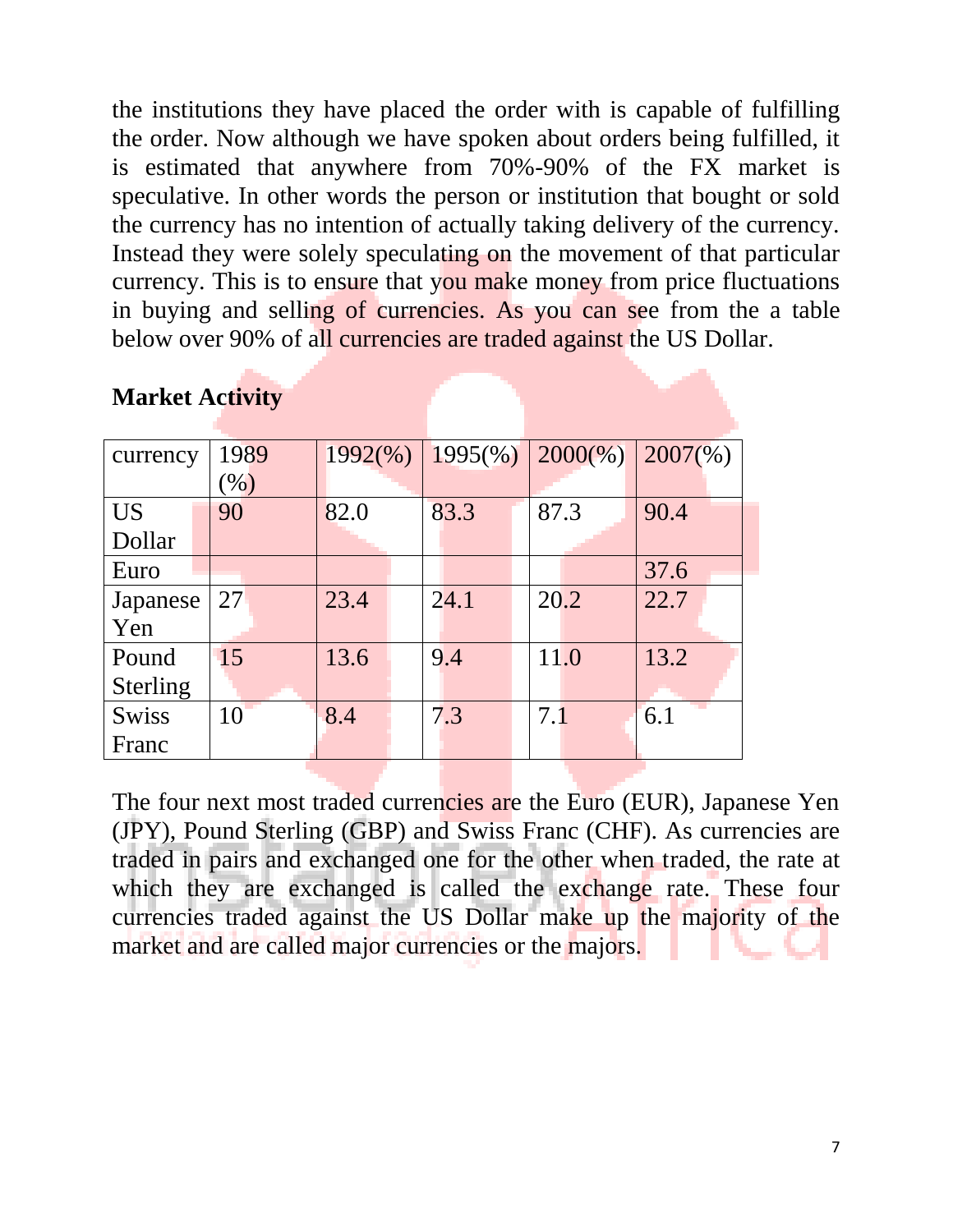### **FOREX BROKERS:**

They are financial institutions licensed and regulated by authorities of countries of their establishments, who enable traders (margin accounts or not) to access and trade Forex market. They play intermediary roles between the Forex market and the traders all over the world. They are all over Europe, America, Asia and Africa; but not yet in Nigeria. Their services are online and know no bounds.

### **Their Services to Traders:**

- Provide state-of-the-act Forex market platform to traders with market structures, charts, indicators, expert advisors, Forex news and fundamentals (MEGATRADER 4 & 5).
- Provide traders with a leverageable (loan) facility to help them participate in the market with small deposit, which will serve as collateral.
- Open traders' Forex account (Standard or Mini) and receive traders' deposits to participate in the market.
- They execute market orders initiated by traders.
- They also pay interest on traders' deposit not used for some time, keep funds and facilitate withdrawal by traders
- They also provide new traders with some learning materials to enable them know more about the market.
- They also send traders daily account statements for their confirmation.

**Note:** Brokers are online, their services are free and traders just need to choose reputable ones, I will be giving some recommendations later on. But do not forget that they charge spread (the difference between bid and ask prices of a quote) on each position opened.

### **CURRENCY PAIRS:**

So now we know that the FX market is the largest in the world and that your broker or institution that you are trading with is collecting quotes from a centralized feed or individual quotes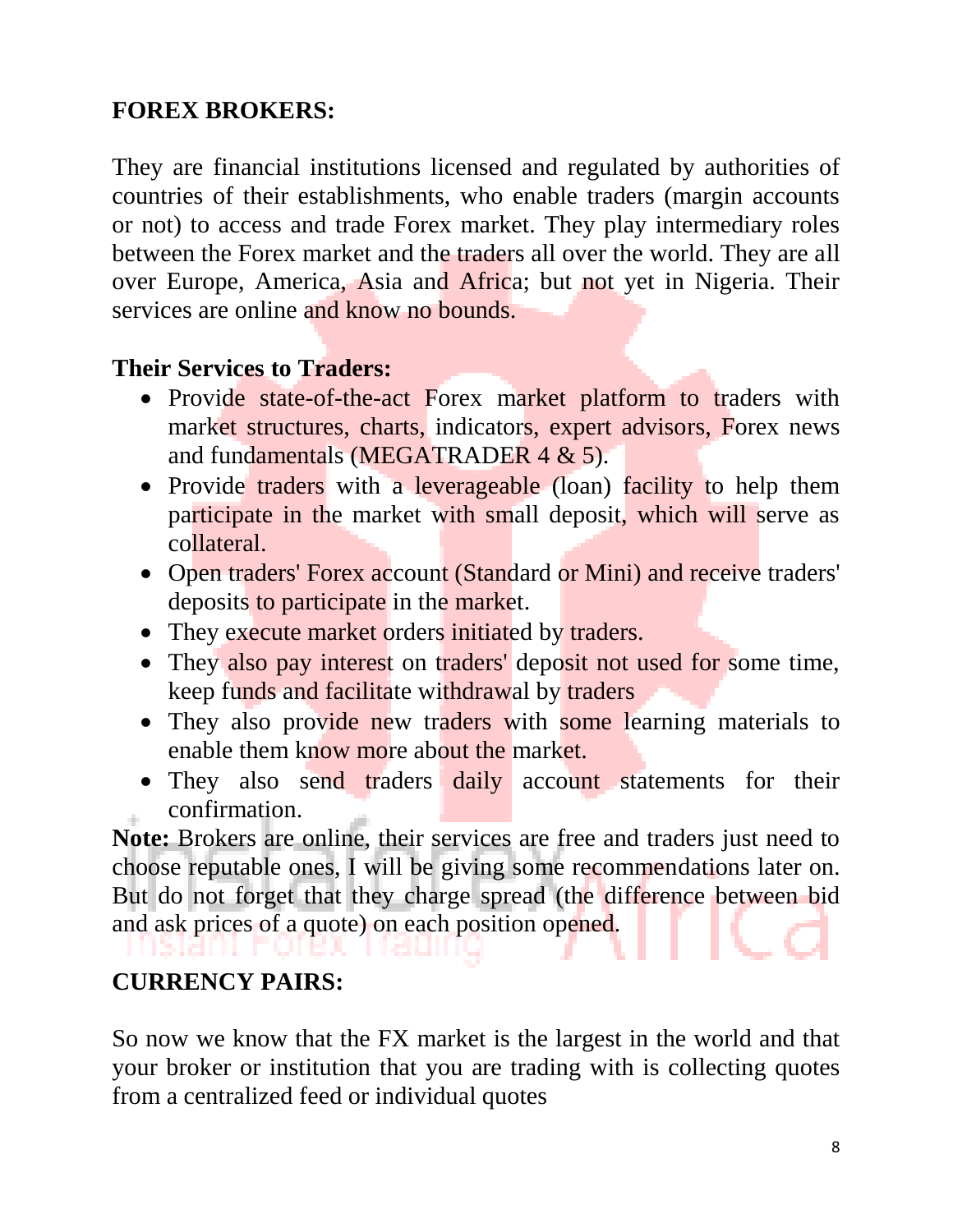comprising of interbank rates. So how are these quotes made up? Well, as we previously mentioned currencies are traded in pairs and are each assigned a symbol. For the Japanese Yen it is JPY, for the Pounds Sterling it is GBP, for Euro it is EUR and for the Swiss Frank it is CHF. So, EUR/USD would be Euro-Dollar pair. GBP USD would be pounds Sterling- Dollar pair and USD/CHF would be Dollar-Swiss Franc pair and so on. You will always see the USD quoted first with few exceptions such as Pounds Sterling, Euro, Australia Dollar and New Zealand Dollar, The first currency quoted is called the base currency while the second currency quoted is called the counter currency.

| <b>Currency Symbol/Product</b> | <b>Currency Pair</b>                 |
|--------------------------------|--------------------------------------|
| EUR/USD                        | Euro / US Dollar                     |
| GBP/USD                        | Pounds Sterling / US Dollar          |
| USD/JPY                        | <b>US Dollar / Japanese Yen</b>      |
| USD/CHF                        | <b>US Dollar / Swiss Franc</b>       |
| USD/CAD                        | US Dollar / Canadian Dollar          |
| AUD/USD                        | <b>Australian Dollar / US Dollar</b> |

When you see FX quotes, you will actually see two numbers. The first number is called the bid price and the second number is called the offer price (sometimes called the ASK). If we use the EUR/USD as an example you might see 0.9950/0.9955 the first number 0.9950 is the bid price and is the price traders are prepared to buy Euros against the USD Dollar. The second number 0.9955 is the offer price and is the price traders are prepared to sell the Euro against the US Dollar. These quotes are sometimes abbreviated to the last two digits of the currency such as 50/55. Each broker has its own convention and some will quote the full number and others will show only the last two. You will also notice that there is a difference between the bid and the offer price and that is called the **spread**. For the four major currencies the spread is normally 3 give or take a pip (a **PIP** is known as the **P**rice **I**nterest **P**oint). To carry on from the symbol conventions and using our previous EUR quote of 0.9950 bid, that means that  $1 \text{ Euro} = 0.9950 \text{ US Dollars}.$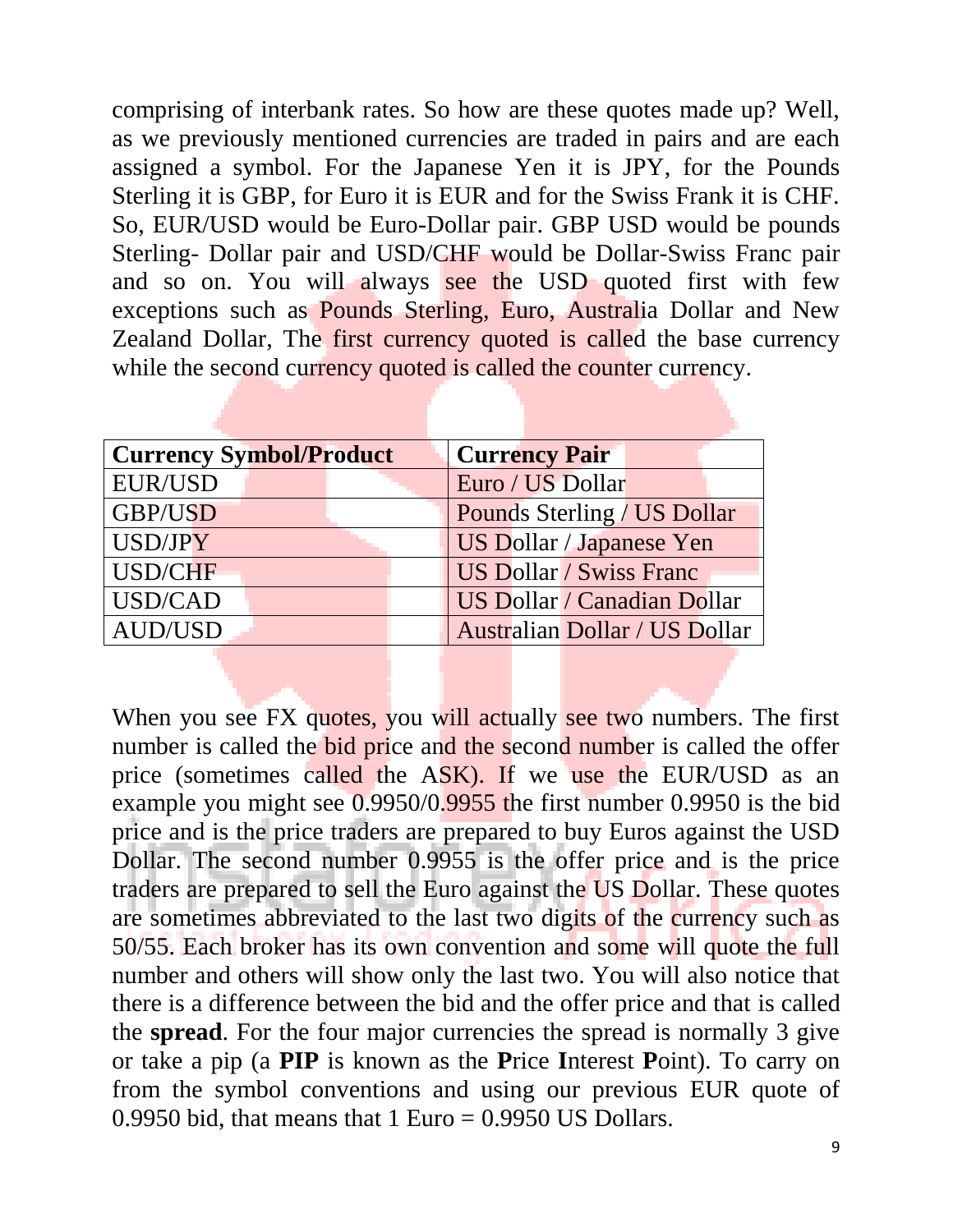In another example if we used the USD/CAD 1.4500 that would mean that 1 US Dollar  $= 1.4500$  Canadian Dollars.

### **PRICE INTEREST POINT (PIP):**

PIP is the most common movements either increment or decrement of currencies. If the EUR/USD moves from 0.9550 to 0.9551 that is one Pip. A pip is the last decimal place of a quotation. The Pip or POINT as it is sometimes referred to depending on context is how we will measure our profit or loss.

**Calculation of PIP Value:** As each currency has its own value it is necessary to calculate the value of a pip for that particular currency. We also want a constant so we will assume that we want to convert everything to US Dollars.

In currencies where the US Dollar is quoted first, the calculation would be as follows:

### **Formula 1**

**Example 1:** JPY rate of 116.73 (notice the JPY only goes to two decimal places, most of the other currencies have four decimal places) In the case of the JPY 1 pip would be .01. Therefore USD/JPY: (.01 divided by exchange  $\text{rate} = \text{pip value}$ )

So .01/116.73=0.0000856. It looks like a big number but later we will discuss lot (contract) size.

**Example 2:** USD/CHF at exchange rate 1.4840: (.0001 divided by exchange rate = pip value). So  $.0001/1.4840$  = 0.0000673

**Example 3:** USD/CAD at exchange rate 1.5223: (.0001 divided by exchange rate = pip value). So  $.0001/1.5223 = 0.0001522$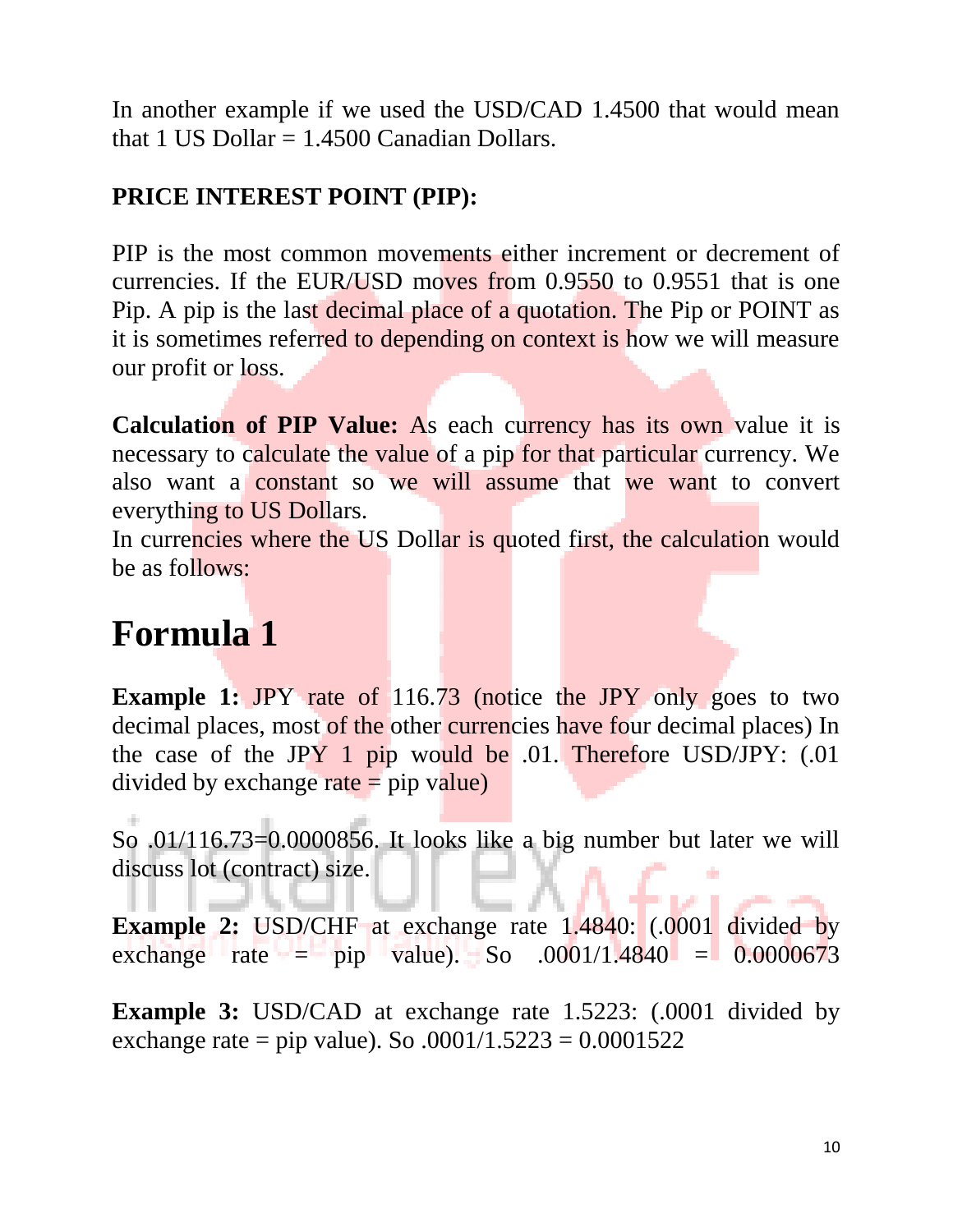### **Formula** 2

In the case, where the US Dollar is not quoted first and we want to get to the US Dollar value we have to add one more step.

**Example 4:** EUR/USD at exchange rate 0.9887:  $(0.0001$  divided by exchange rate = pip value). So  $.0001/0.9887 = EUR 0.0001011$ .

But we want to get back to US Dollars so we add another little calculation which is EUR X Exchange rate So  $0.0001/0.9887 \times 0.9887 = 0.0000999$  approximately  $0.0001$ .

**Example 5:** GBP/USD: (0.0001 divided by exchange rate = pip value). So  $0.0001/1.5506 * GBP$  0.0000644. But we want to get back to US Dollars so we add another little calculation which is GBP X Exchange rate. So  $0.0001/1.5506 \times 1.5506 = 0.0000998$  approximately  $0.0001$ .

By this time you might be rolling your eyes back and thinking do I really need to work all this out and the answer is no. Nearly all the brokers you will deal with will work all this out for you. They may have slightly different conventions but it is all done automatically.

It is good however for you to know how they work it out. In the next section we will be discussing how these seemingly insignificant amounts can add up.

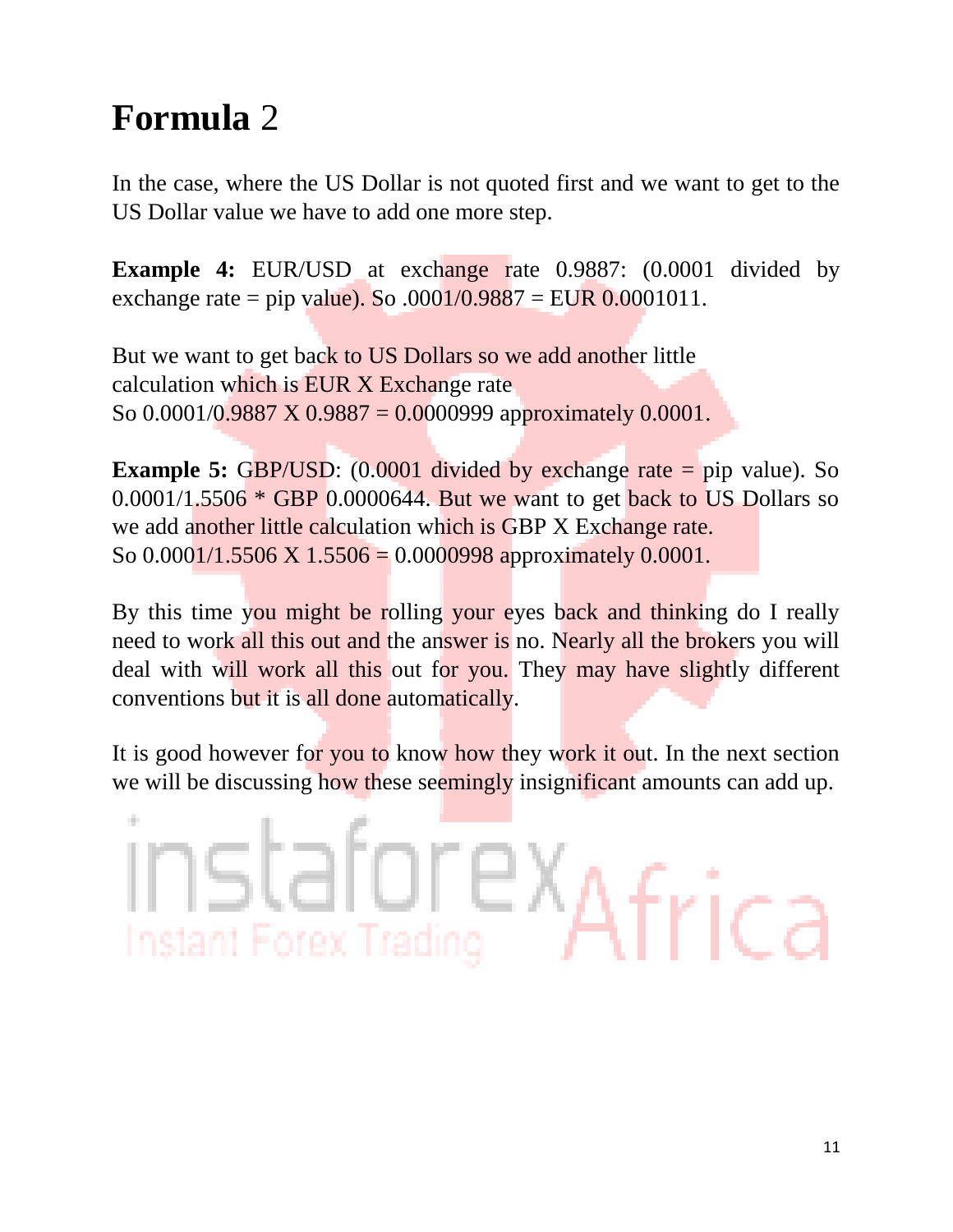### **LOT SIZE OR CONTRACT SIZE**

This simply means the size of amount required for a trade or position. Spot Forex is traditionally traded in lots also referred to as contracts. The standard size for a lot is \$100,000. Later on, a mini lot size was introduced of \$10,000 and now, a smaller lot size has been introduced in the market. It is known as Micro lot size of \$1,000. This again may change in the years to come. As we mentioned previously, currencies are measured in pips, which is the smallest movement of the price of that currency. To take advantage of these tiny movements, it is desirable to trade large amounts of a particular currency in order to see any significant profit or loss.

We shall cover leverage later but for the time being let's assume we will be using \$100,000 lot size. We will now recalculate some examples to see how it affects the pip value.

**From example 1:** USD/JPY at an exchange rate of 116.73 (.01/116.73) X  $$100,000 = $8.56$  per pip

**From example 2:** USD/CHF at an exchange rate of 1.4840 (0.0001/1.4840)  $X $100,000 = $6.73$  per pip

In cases where the US Dollar is not quoted first the formula is slightly different.

**From example 4:** EUR/USD at an exchange rate of 0.9887. So (0.0001/ 0.9887) X EUR  $100,000 = EUR$  10.11 to get back to US Dollars we add a further step EUR 10.11 X Exchange rate which looks like EUR 10.11 X  $0.9887 = $9.9957$  approximately \$10 per pip.

From example 5: GBP/USD at an exchange rate of 1.5506. So  $(0.0001/1.5506)$  X GBP  $100,000 =$  GBP 6.44 to get back to US Dollars we add a further Step GBP 6.44 X Exchange rate which looks like GBP 6.44 X 1.5506 = \$9.9858864 approximately \$10 per pip.

As we said earlier your broker may have different convention for calculating pip value relative to lot size but however they do it, they will be able to tell you what the pip value for the currency you are trading is at that particular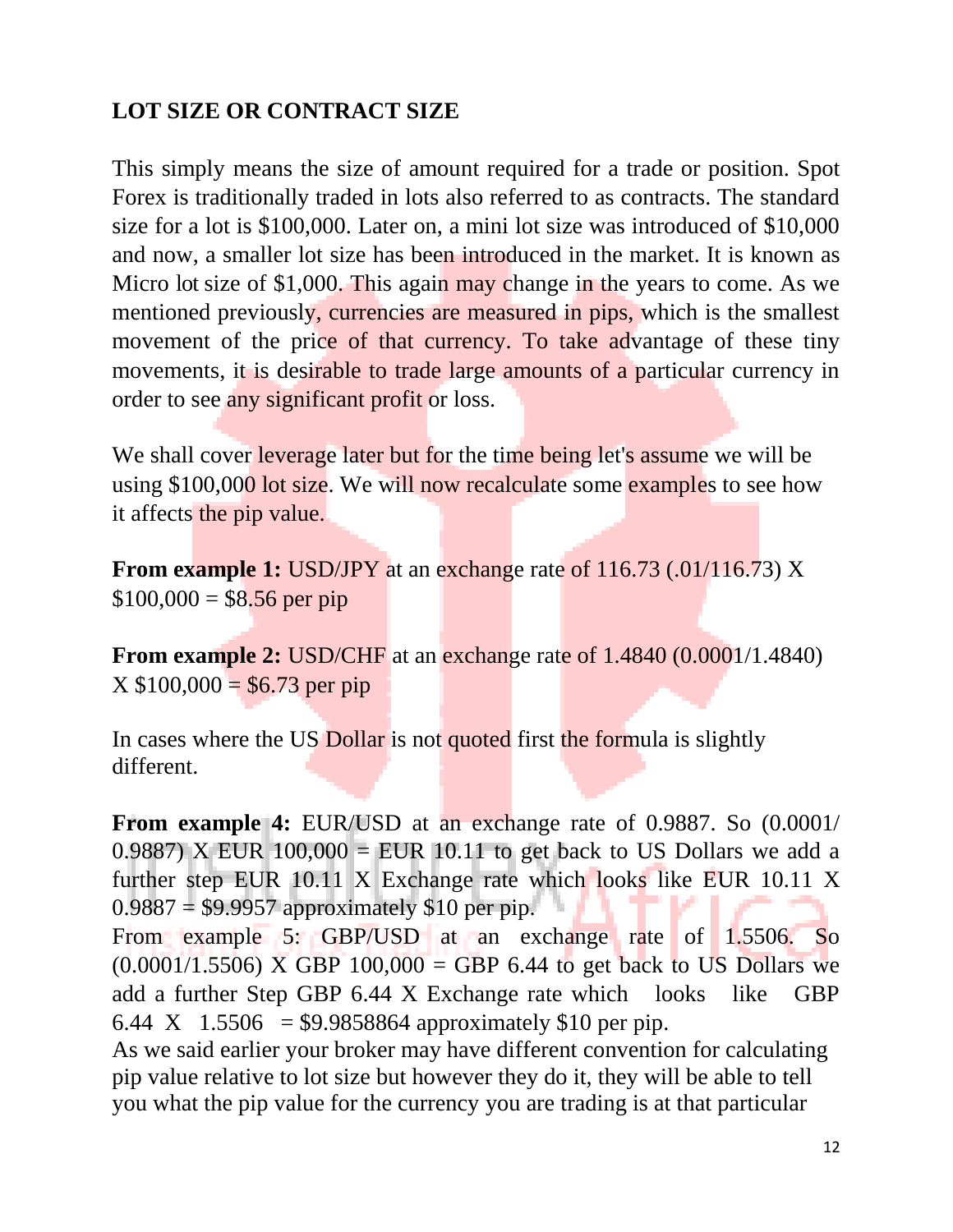time. Remember that as the market moves so will the pip value depending on what currency you trade.

So now we know how to calculate pip value lets have a look at how you work out your profit or loss. Let's assume you want to buy US Dollars and Sell Japanese Yen. The rate you are quoted is 116.70/116.75 because you are buying the USD, you will be working on the 116.75, the rate at which traders are prepared to sell. So you buy 1 lot of \$100,000 at 116.75. A few hours later the price moves to 116.95 and you decide to close your trade. You ask for a new quote and are quoted 116.95/117.00. As you are now closing your trade and you initially bought to enter the trade, you now sell in order to close the trade and you take 116.95; the price traders are prepared to buy at. The difference between 116.75 and 116.95 is .20 or 20 pips. Using our formula from above, we now have  $(.01/116.95)$  X  $$100,000 = $8.55$  per pip X 20 pips  $= $171$ . In the case of the EUR/USD, you decide to sell the EUR and are quoted 0.9885/0.9890, you take 0.9885. Now don't get confused here. Remember you are now selling and you need a buyer. The buyer is biding 0.9885 and that is what you take. A few hours later the EUR moves to 0.9805 and you ask for a quote. You are quoted 0.9805/0.9810 and you take 0.9810. You originally sold EUR to open the trade and now to close the trade you must buy back your position. In order to buy back your<sup>1</sup> position, you take the price traders are prepared to sell at which is 0.9810. The difference between 0.9810 and 0.9885 is 0.0075 or 75 pips.

Using the formula from above, we now have (.0001/0.9810) X EUR 100,000  $=$  EUR10.19: EUR 10.19 X Exchange rate 0.9810 = \$9.99(\$10) so 75 X \$10 = \$750.

To reiterate what has gone before, when you enter or exit a trade at some point you are subject to the spread in the bid/offer quote. As a rule of thumb when you buy a currency you will use the offer price and when you sell you will use the bid price. So when you buy a currency **you pay the spread as you enter the, trade but** not as you exit and when you sell a currency you pay no spread when you enter but only when you exit.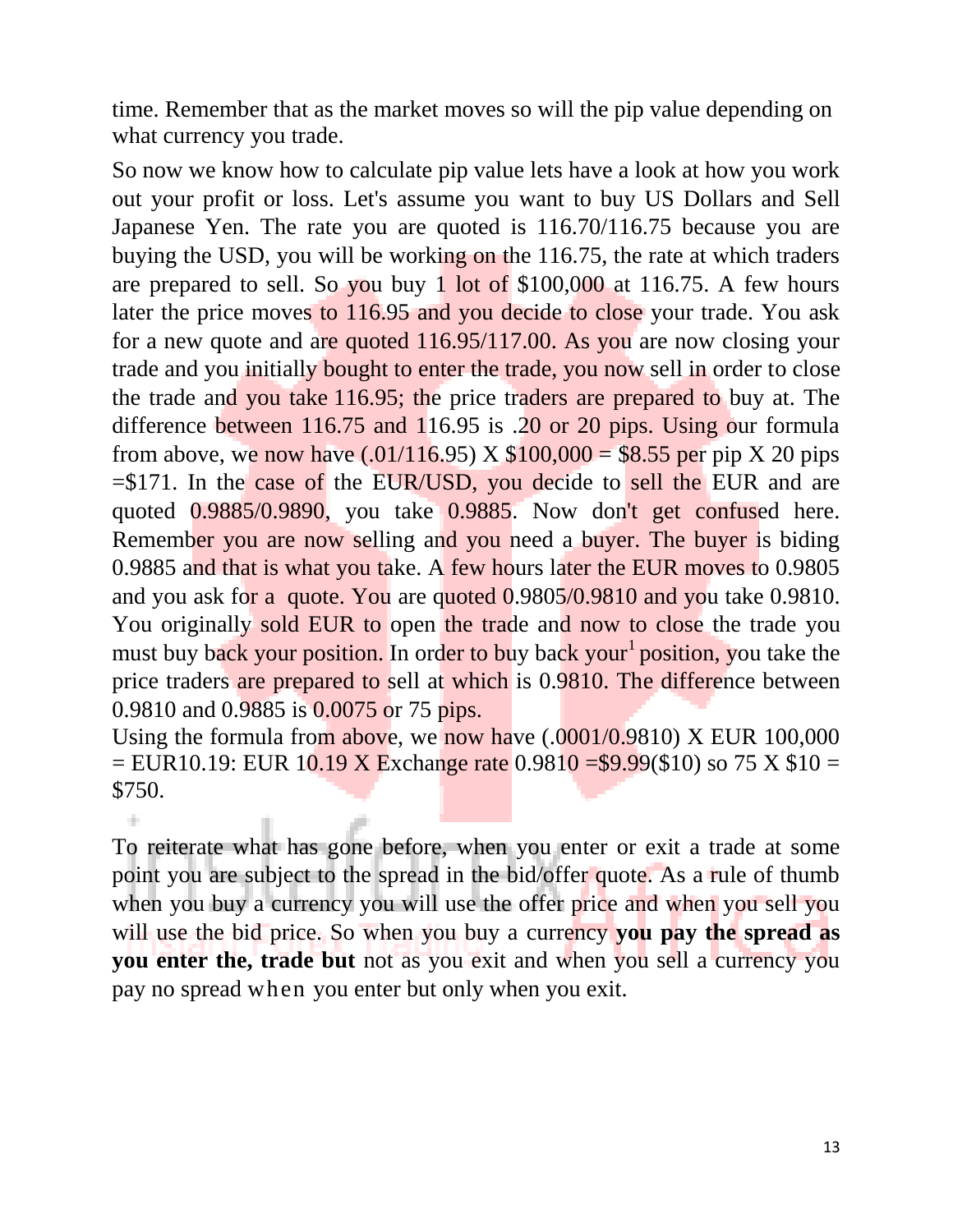### **LEVERAGE**

Leverage financed with credit, such as that purchased on a margin account is very common in Forex. A margined account is a leverageable account in which Forex can be purchased for a combination of cash or collateral depending what your brokers will accept. The loan (leverage) in the margined account is collateralized by your initial margin (deposit), if the value of the trade (position) drops sufficiently, the broker will ask you to either put in more cash, or sell a portion of your position or even close your position. Margin rules may be regulated in some countries, but margin requirements and interest vary among broker/dealers so always check with the company you are dealing with to ensure you understand their policy.

### **Leverage Level**

Up until this point you are probably wondering how a small investor can trade such large amounts of money (positions). The amount of leverage you use will depend on your broker and what you feel comfortable with. There was a time when it was difficult to find companies prepared to offer margined accounts but now, you can get leverage from 1% to as high as 0.2% with some brokerages.

**1% leverage level** means you could control \$100,000 with only \$1,000. Typically the broker will have a minimum account size also known as account margin or initial margin e.g. \$10,000. Once you have deposited your money you will then be able to trade. The broker will also stipulate how much they require per position (lot) traded. In the example above for every \$1,000 you have, you can take a lot of \$100,000 so if you have \$5,000 they may allow you to trade up to \$500,000 of Forex.

Instant Forex Trac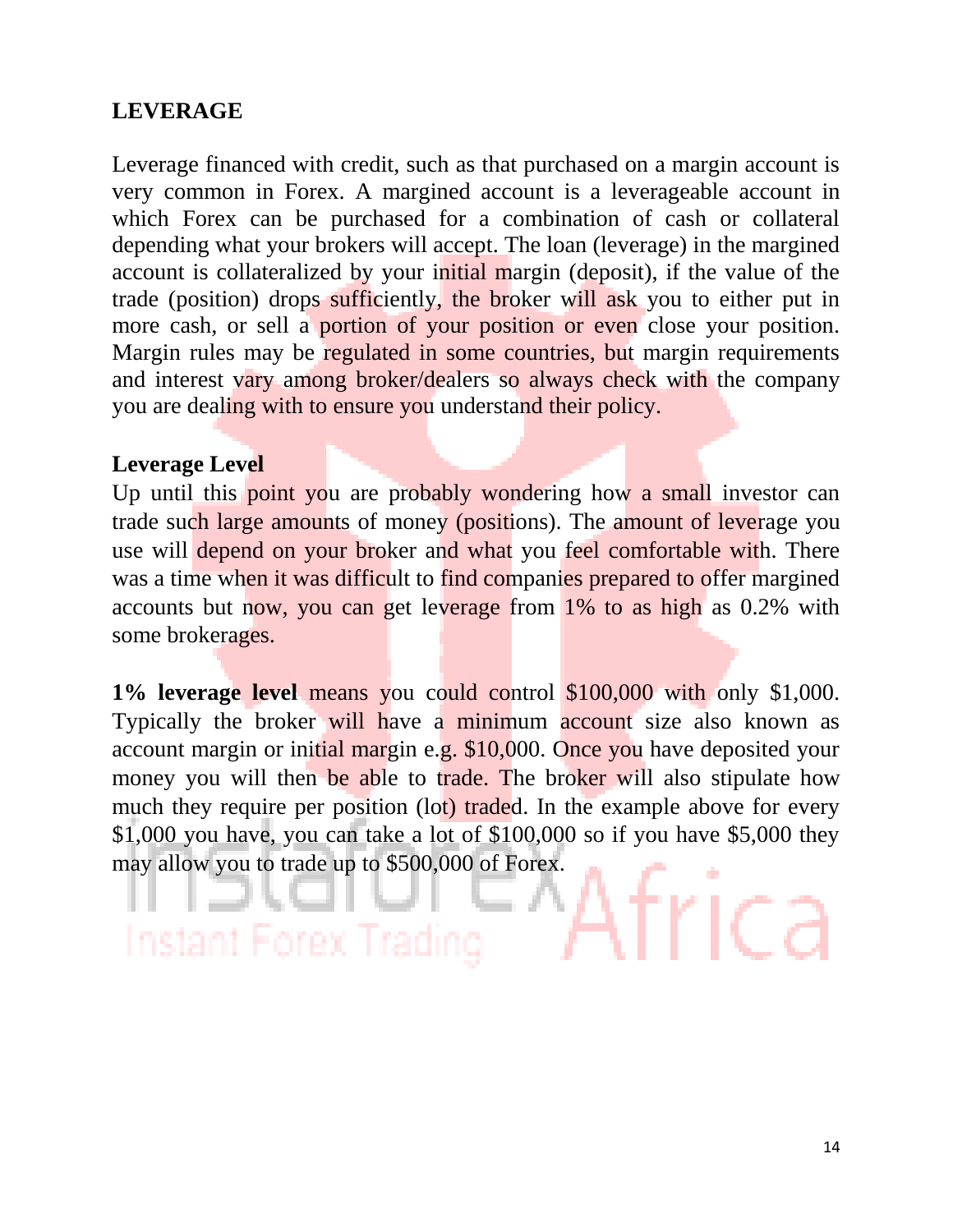

0.5% **leverage level** means you could control \$200,000 with only \$1,000.

0.3**% leverage level** means you could control \$300,000 with only \$1,000.

And 0.2% **leverage level** means that you could control \$500,000 with only \$1,000.

*Note: the higher leverage level you use, the higher, the probability of your risk/reward.*

### **MARGIN ACCOUNT**

So your account size will determine the amount of money you would be able to control in the Forex market. But you could start with as little as \$5. The minimum security (Margin) for each lot will vary from broker to broker. In the example above the broker required a one percent margin. This means that for every \$100,000 traded the broker wanted \$1,000 as security on the position.

**Margin call:** is also something that you will have to be aware of. If for any reason the broker thinks that your position is in danger e.g. you have a position of \$100,000 with a margin of one percent (\$1,000) and your losses are approaching your margin (\$1,000). He will call you and either ask you to deposit more money, or close your position to limit your risk and his risk. If you are going to trade on a margin account it is imperative that you talk with your broker first to find out what their polices are on this type of accounts.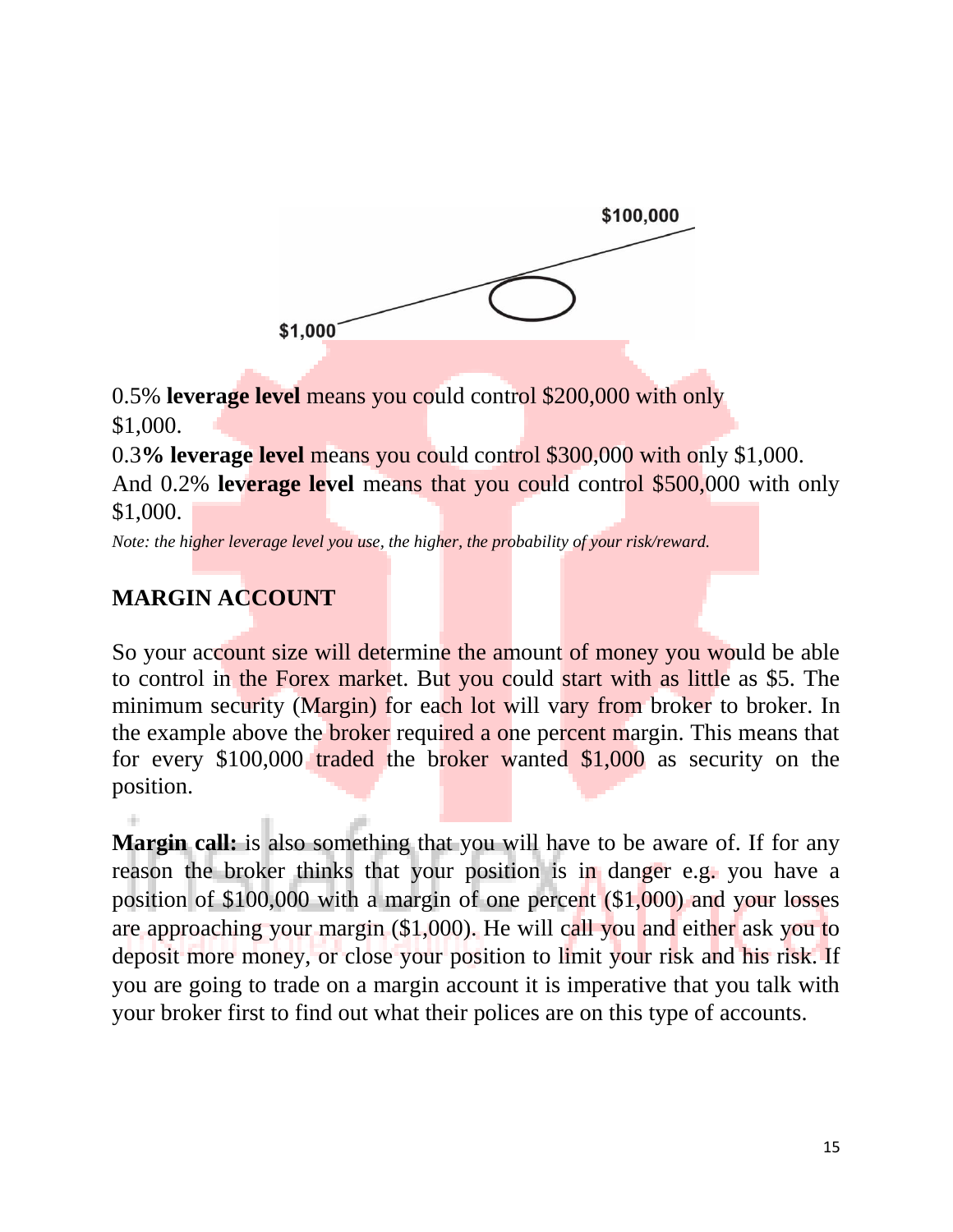**Variation Margin:** is also very important. Variation margin is the amount of profit or loss your account is showing on open positions. Let's say you have just deposited \$10,000 with your broker. You take 5 lots of USD/JPY which is \$500,000. To secure this the broker needs \$5,000 (1%). The trade goes bad and your losses equal \$5001, your broker may do a margin call. The reason he may do a margin call is that even though you still have \$4,999 in your account the broker needs that as security and allowing you to use it could endanger yourself and him. Another way to look at it is this, if you have an account of \$10,000 and you have a 1 lot (\$100,000) position. That's \$1,000 assuming a (1% margin) is no longer available for you to trade. The money still belongs to you but for the time you are margined the broker needs that as security. Another point of note is that some brokers may require a higher margin at the weekends. This may take the form of 1% margin during the week and if you intend to hold the position over the weekend it may rise to 2% or higher. Also in the example we have used a 1% margin. This is by no means standard. I have seen as high as 0.5% and many between 3%-5% margin. It all depends on your broker. There have been many discussions on the topic of margin and some argue that too much margin is dangerous. This is a point<sup>1</sup> for the individual concerned. The important thing to remember as with all trading is that you thoroughly understand your brokers policies on the subject and you are comfortable with and understand your risk.

### **CHART**

A chart is a graphical representation of price movement over a specific period of time and is composed of an x-axis (time) and a y-axis (price). The choice of the time frame employed depends on the user's need. It is obvious that an intra-day scenario will not be based on a monthly chart. There are types of charts use to analyze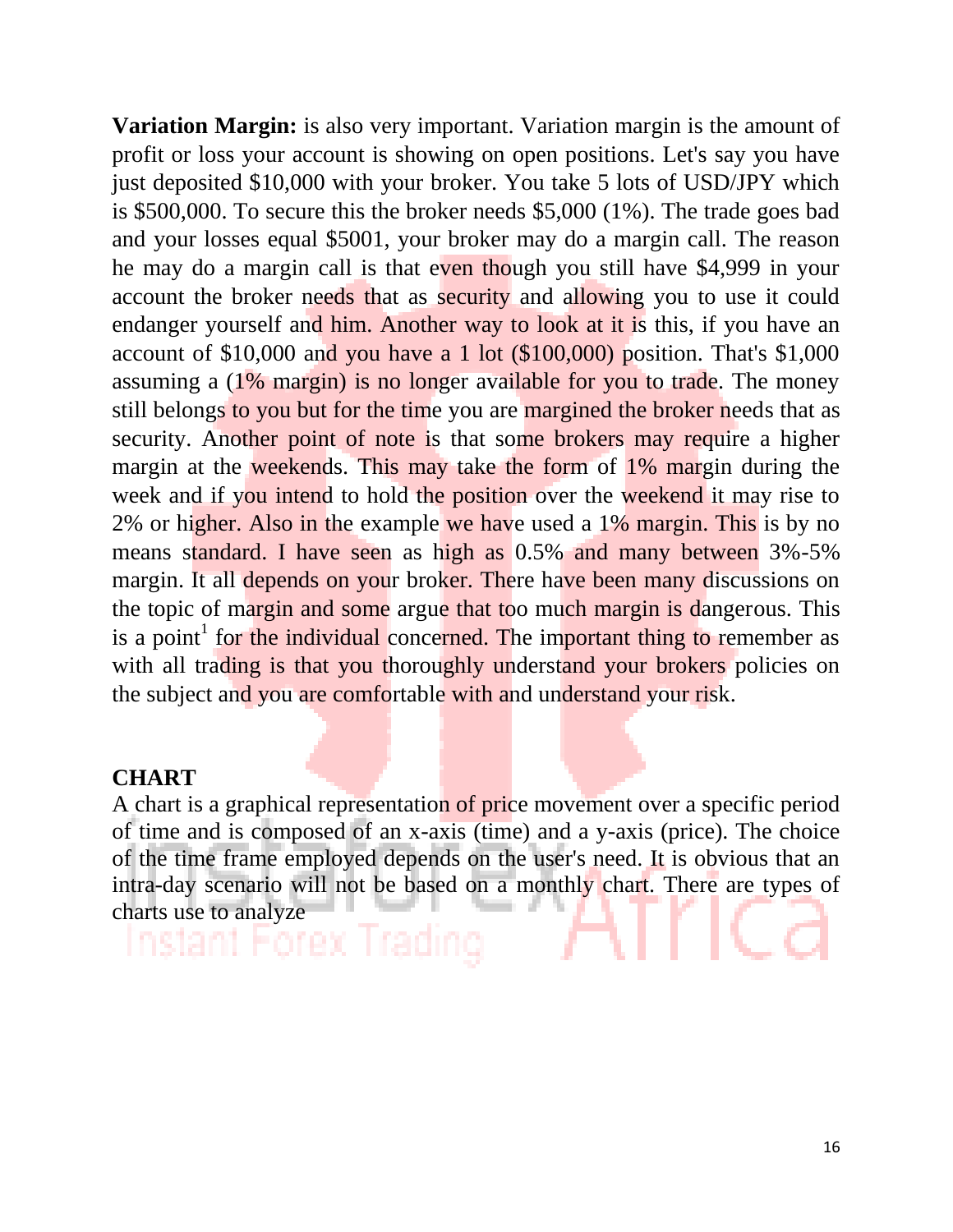the Forex market by the technical analysts namely line, bar and candlestick charts.

### **Line Chart**

**A** line chart shows a line connecting the "closing prices". The closing is the last price recorded at the end of a specific period of time (session). Line charts are better used for tracing "Resistance - Support Levels" and for filtering market spikes.



### **THE BAR CHART**

The Bar Chart provides detailed information compared to the line chart. It not only shows the closing, but also the opening price, highest price, and lowest price during a specific time frame. E.g. to you 15 minutes chart it means that every price movement within 15 minutes chart it means that every price movement within 15 minutes time frame is represented by one single bar. The length of each bar indicates the price range of the single bar. Infact a long bar indicates a large difference between the highest and lowest prices.

The left tab or dot, shows the opening price, and the right tab or dot represent the closing price Bar Charts printed on paper (for short periods) can be difficult to read, but brokers charts usually have a zoom function that makes it easier to read closing space bars.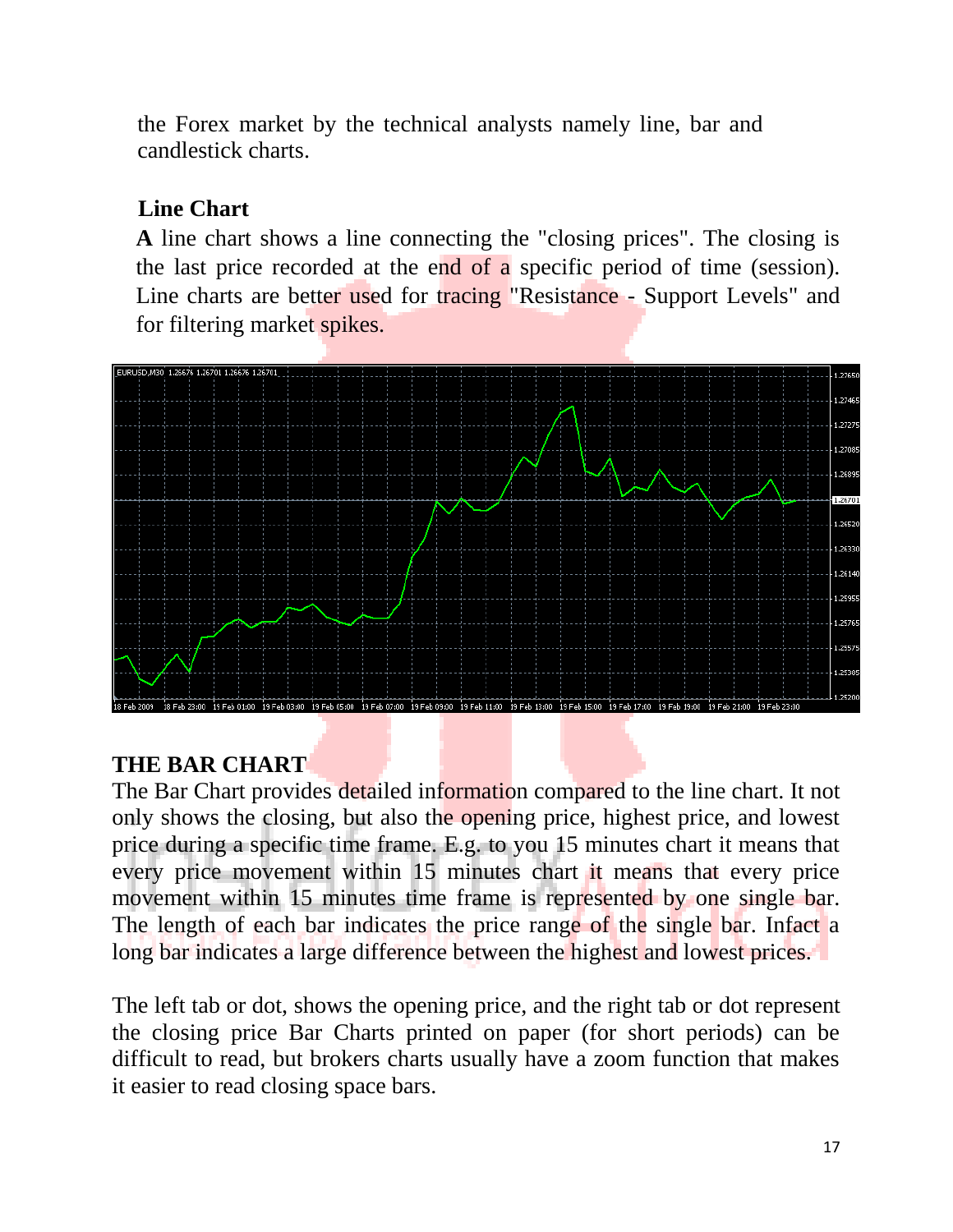

Candlestick charts have the same characteristics as bar charts, as they also provide open high, low and closing prices, within one bar.

The main difference is the ease of interruption. Also the difference between the opening and closing prices from the body of a box which is displayed with a colour inside it. It could be white or black or as each trader may decides.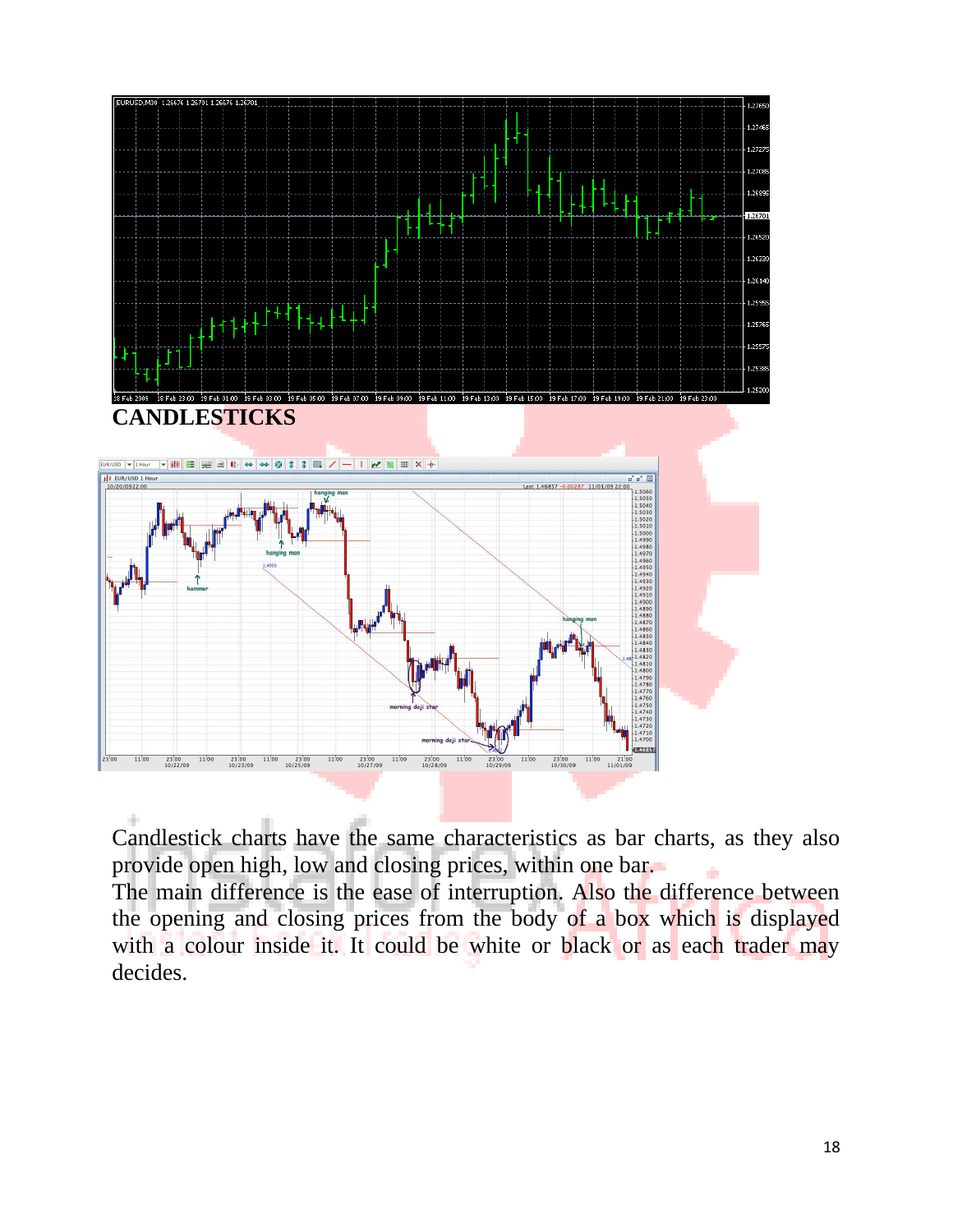

We can easily interpret the bullish and bearish markets from the colour of the bodies.

The green candle above means that the opening price is moving uptrend/ bullish). It also comprises of the upper shadow (tail) and lower shadow (tail). The peak of the upper shadow (tail) represents the highest price within the time frame, while the lower shadow (tail) represents the lowest price within the same time frame.

The contrary is true for the red body.

### **ROLLOVERS**

Even though the mighty US dominates many markets most of Spot Forex is still traded through London in Great Britain. So for our next description we shall use London time. Most deals in Forex are done as Spot deals. Spot deals are nearly always due for settlement one business day. This is referred to as the *VALUE DATE OR DELIVERY DATE.* On that date, the counterparties take delivery of the currency they have sold or bought. In Spot FX, the majority of the time, the end of the business day is 21:59 (London time). Any positions still open at this time are automatically rolled over to the next business day, which again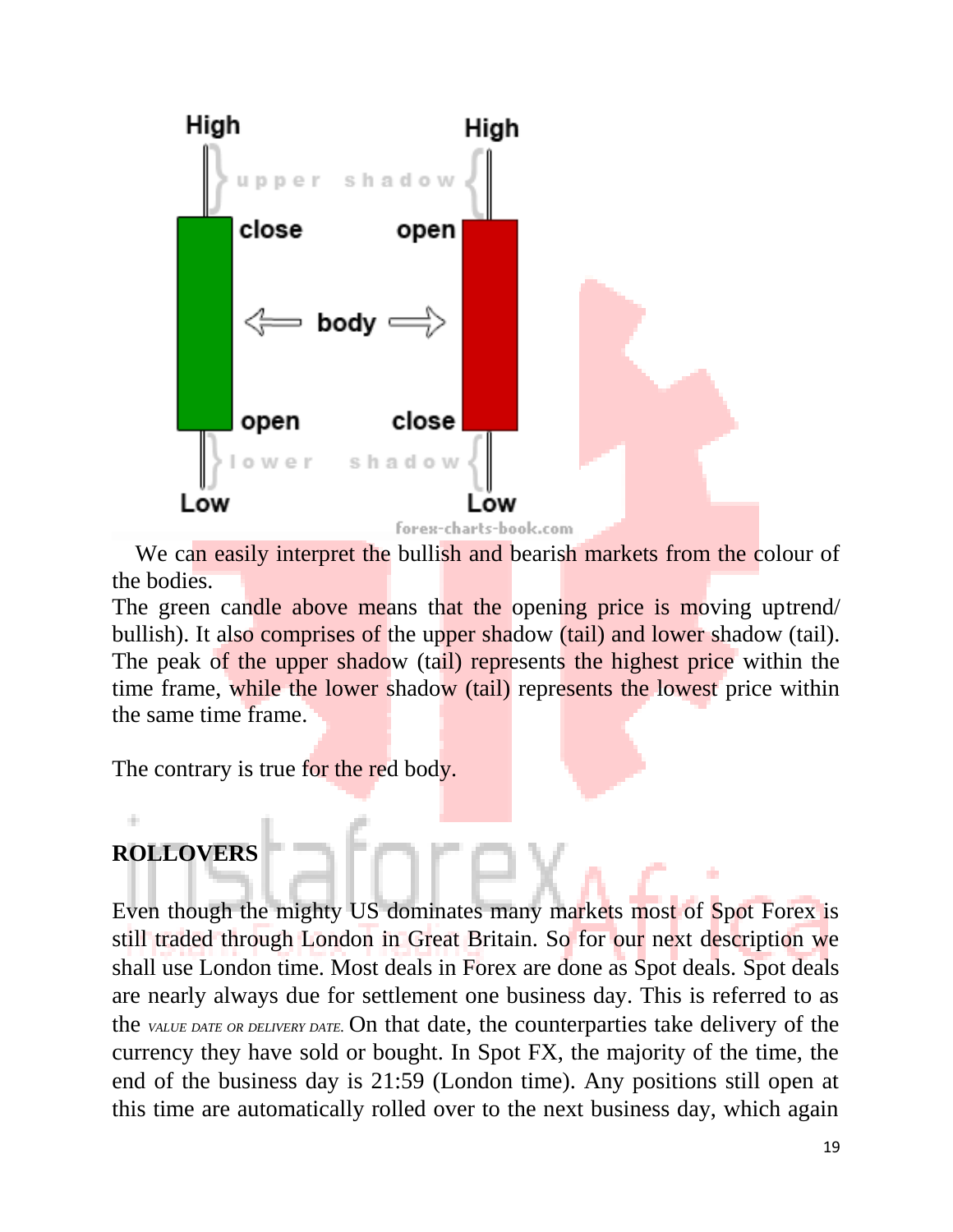finishes at 21:59. This is necessary to avoid the actual delivery of the currency. As Spot FX is predominantly speculative most of the time the trades never wish to actually take delivery of the actual currency. They will instruct the brokerage to always rollover their position. Many of the brokers nowadays do this automatically and it will be in their policies and procedures. The act of rolling the currency pair over is known as TOM, NEXT which, stands for tomorrow and the next day. Just to go over this again, your brokers will automatically rollover your position unless you instruct him that you actually want delivery of the currency. Another point noting is that most leveraged accounts are unable to actual "deliver of the currency as there is insufficient capital there to cover the transaction.

Remember that if you are trading on margin, you have in effect got a loan from your broker for the amount you are trading. If you had a 1 lot position you broker has advanced you the \$100,000 even though you did not actually have \$100,000. The broker will normally charge you the interest differential between the two currencies if you rollover your position. This normally only happens if you have rolled over the position and not if you open and close the position within the same business day.

To calculate the broker's interest he will normally close your position at the end of the business day and again reopen a new position almost simultaneously. You open a 1 lot (\$100,000) EUR/USD position on Monday 15th at 11:00 at an exchange rate of 0.9950.

During the day the rate fluctuates and at 22:00 the rate is 0.9975. The broker closes your position and reopens a new position with a different value date. The new position was opened at 0.9976 a 1 pip difference. The 1 pip deference reflects the difference in interest rates between the US Dollar and the Euro. In our example you are long Euro and short US Dollar. As the US Dollar in the example has a higher interest rate than the Euro you pay the premium of 1 pip.

Now the good news, if you had the reverse position and you were short Euros and long US Dollars you would gain the interest differential of 1 pip. If the first named currency has an overnight interest rate lower than the second currency then you will pay that interest differential if you bought that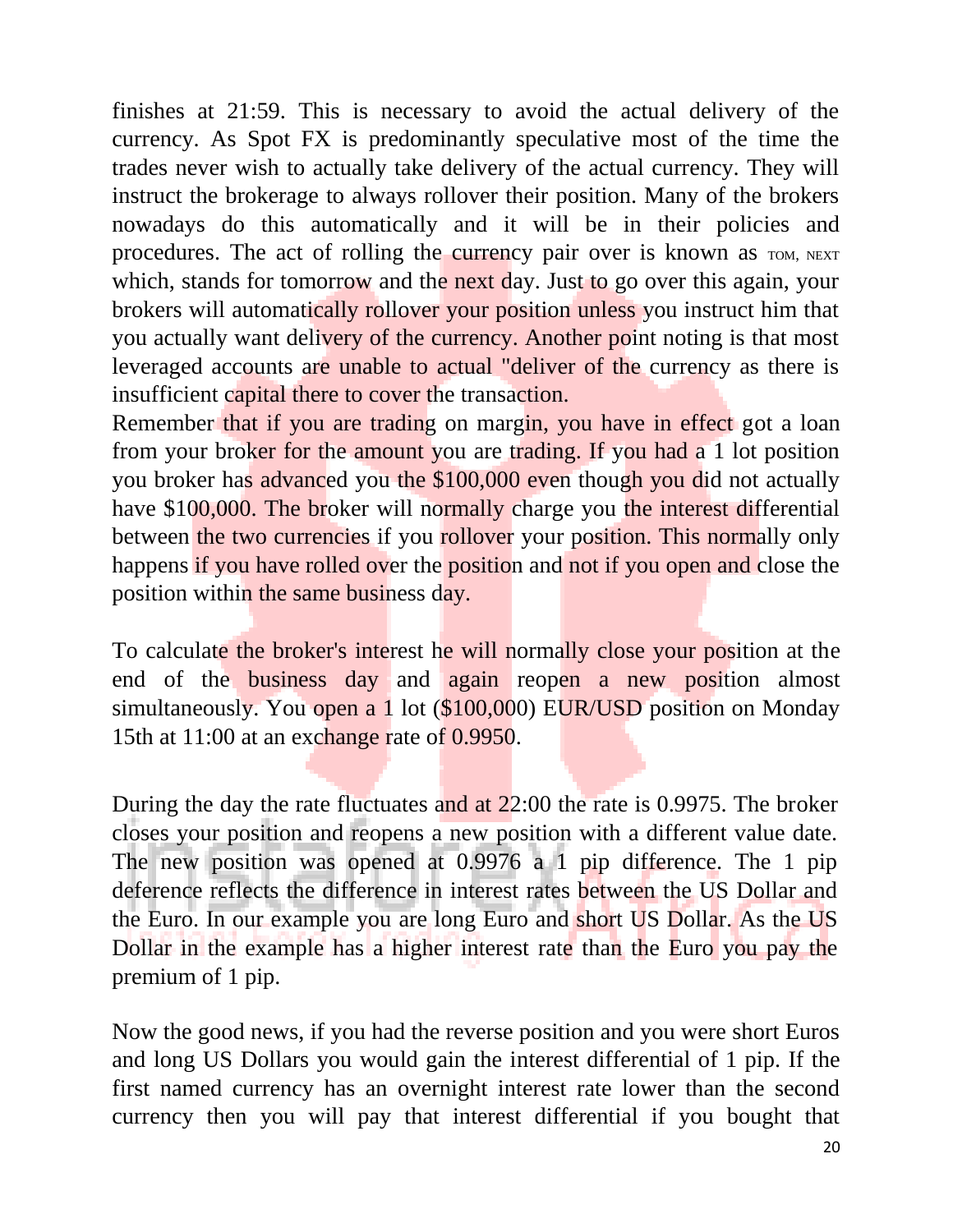currency. If the first named currency has a higher interest rate than the second currency then you will gain the interest differential.

To simplify the above, if you are long (bought) a particular currency and that currency has a higher overnight interest rate you will gain. If you are short (sold) the currency with a higher overnight interest rate then you will lose the difference.

I would like to emphasize here that although we are going a little in-depth to explain how all this works, your broker will calculate all this for you. The purpose of this book is just to give you an overview of how the Forex market works.

### **ACCOUNTS**

Although the movement today is towards all transactions eventually finishing in a profit and loss (in US Dollars) it is important to realize that your profit or loss may not actually be in US Dollars. From my observation the trend is more pronounced in the US as you would expect. Most US based traders assume

# Instant Forex Trading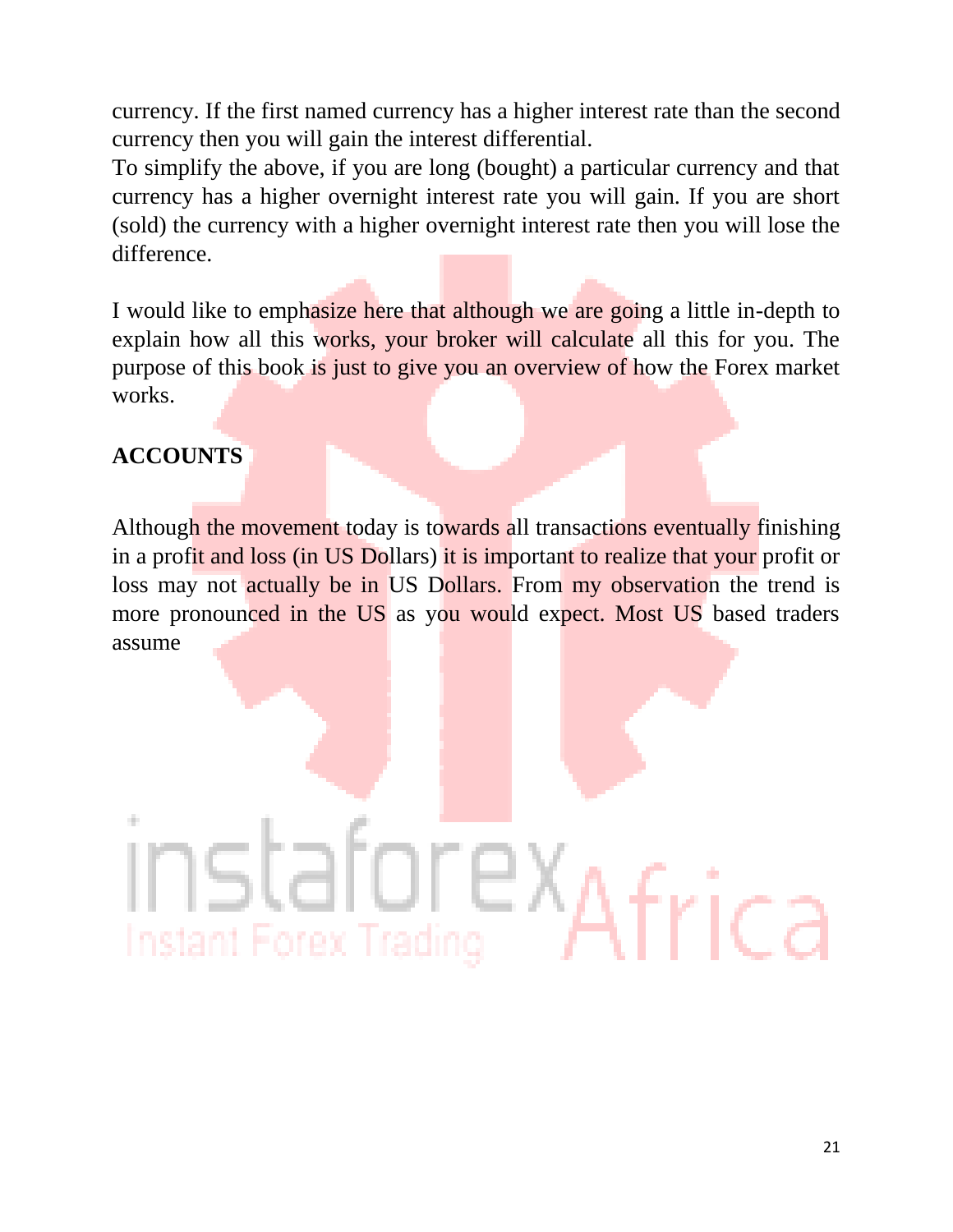they will see their balance at the end of each day in US Dollars. I have even spoken with some traders who are oblivious to the fact that their profit might have actually been in Japanese Yen.

Let me explain a little more. You sell (go short) USD/JPY and as such are short USD and Long (bought) JPY. You enter the trade at 116.10 and exit 116.90. You in fact made 80,000 Japanese Yen (1 lot traded) not US Dollars. If you traded all four major currencies against the US Dollar you would in fact have made or lose in EUR, GBP, JPY and CHF. This might give you a ledger balance at the end of the day or month with four different currencies. This is common in London. It will stay in that currency until you instruct the broker to exchange the currency you have a profit or loss into your own base currency. This actually happened to me. After dealing with mainly US based brokers it had never occurred to me that my statement would be in anything other than US Dollars. This can work for you or against you depending on the rate of exchange when you change back into your home currency. Once I knew the convention, I simply instructed the broker to change my profit or loss into US Dollars when I closed my position. It is worth checking how your broker approaches this and simply ask them how they handle it.

### **A small point but worth noting**

It's a sad fact that for many years the Forex market largely remained unregulated. Even today there are many countries that still don't regulate companies that trade Forex. London has been regulated for many years and the US is now getting its act together and has also started regulating companies dealing Forex. It was only recently in the US you could with no more than an Internet site and a few thousand dollars set up your own Forex operation and give the impression that you were larger than you are. I am all for the entrepreneurial flair and everyone need to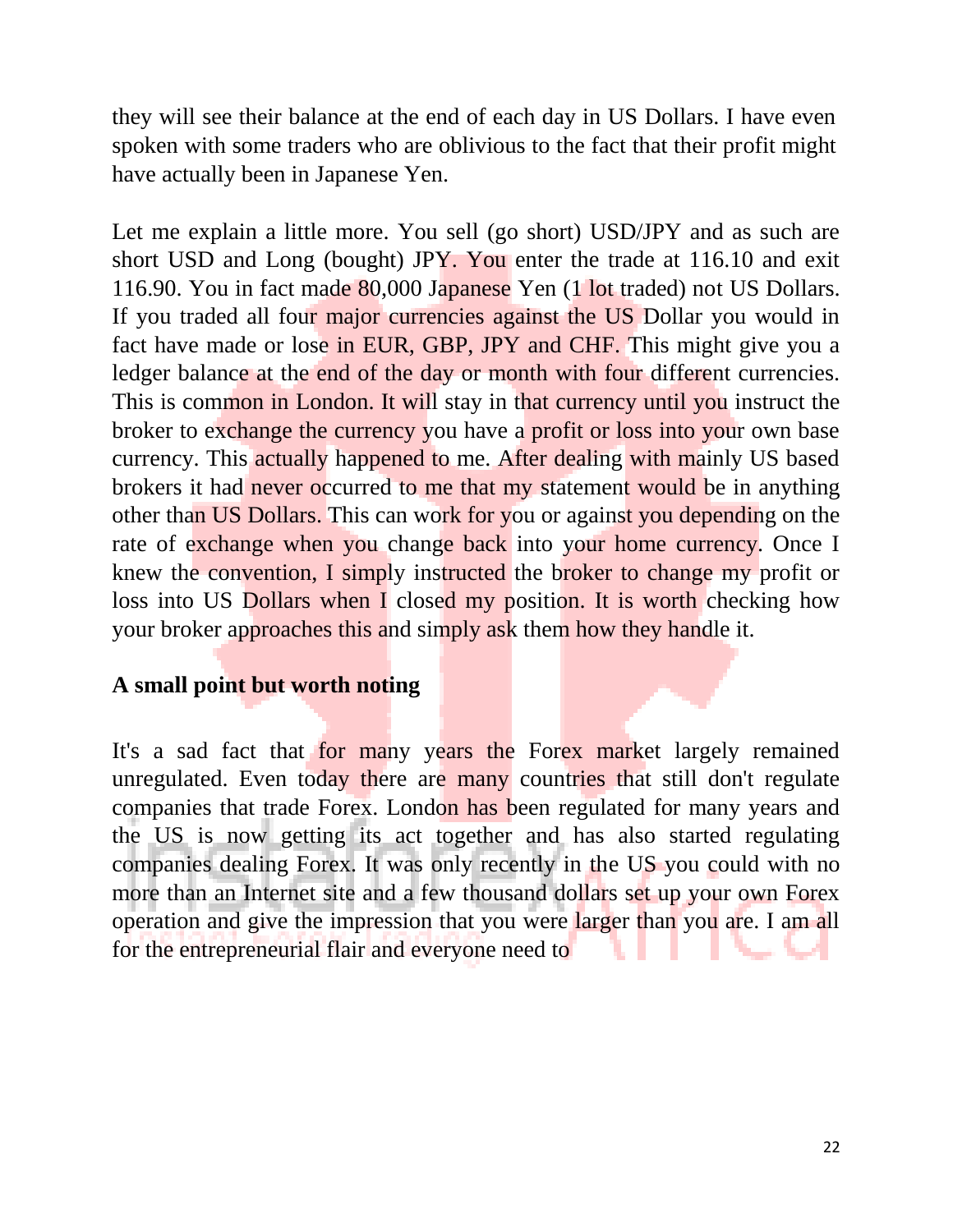start somewhere but when dealing with people's money it is imperative that the company you choose is solid.

Preferably you want a company that is regulated in the country that it operates, insured or bonded and has some kind of track record. Most of the regulatory authorities will have a list of brokers that fall with their jurisdiction and will, give you a list. They probably won't tell whom to use but at least if the list came from them you can have some confidence in those companies. When you open an account with a broker you will have to fill in some forms basically stating your acceptance of their polices. (All these you would print out from the internet). Take the time to read through these documents and make a list of things you don't understand or want explained. Your involvement with your broker is largely up to you. As a Forex trader you will probably spend long hours staring at the screen without talking to anyone. You may be the sort of person who likes this or you may be the sort of person who likes to chat with the dealer in the trading room.

### **STATEMENTS**

Before we move on to account statements I just want to touch on segregation of funds. In times past there was a danger that traders who deposited money with their broker who did not segregate their clients money from their own companies money were at some risk. The problem arose if the broker misused the deposited funds to either reinvest or otherwise manipulated these deposits to enhance their own standing. There were also instances were the broker became insolvent and many complications ensued as to what was the clients money and what was the broker's money. With the advent of regulation most brokers now segregate their clients' funds from the brokerage funds. Deposits are normally held with banks or other large financial institution that are also regulated and bonded or insured. This protects your money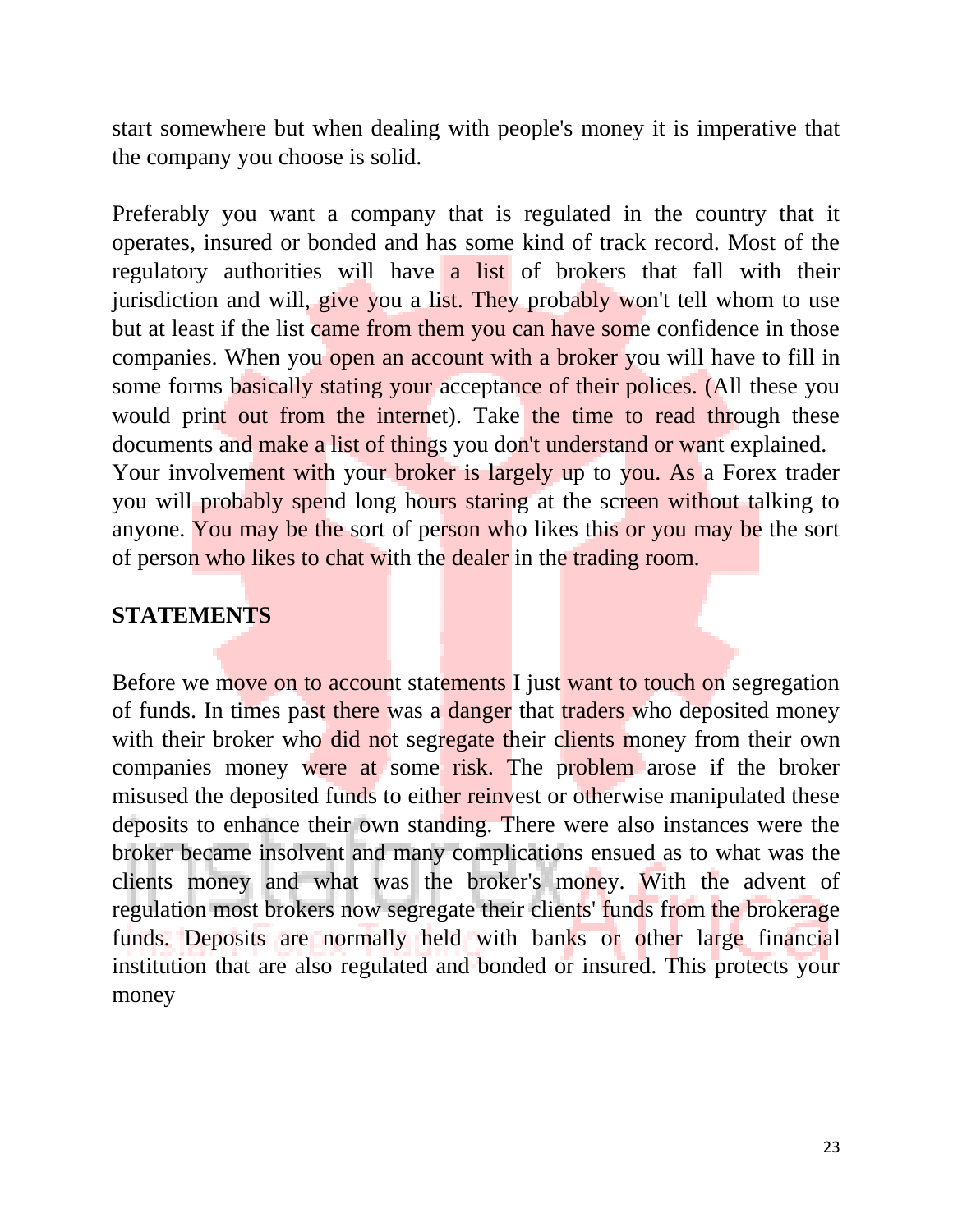should anything happen to your broker. The deposit taking institution is normally aware that these deposits are client's funds.

Depending on regulation in the particular country you live, each client may have their own segregated account or for smaller depositors they may be pooled. The point is that segregation of funds is a safeguard.

Just as with a bank you are entitled to interest on the money you have on deposit. Some brokers may stipulate that interest is only payable on accounts over a certain amount but the trend today is that you will earn interest on any amount you have that is not being used to cover your margin. Your broker is probably not the most competitive place to earn interest but that should not be the point of having your money with him in the first place.

Payment on your account that is not being used and segregation of funds all go to show the reputability of the company you are dealing with.

NB: To open an account with a broker in the United States, you do not need to be there, all you need is open a domiciliary account here in Nigeria with a reputable bank (though they are now all reputable with the N25 billion capitalization) the bank will now in turn wire your money to a bank in the United States which will hold your account to you for your brokerage. Similarly, when you start making money from Forex, all you need do is go to your bank here in Nigeria and withdraw your money in Dollars.

Alternatively, if you find it difficult to open a foreign currency domiciliary account because of its involvements in respect of acquisition of international passport and minimum balance, you can use any of the e-currency method of payments that is acceptable by the broker, you are using.

# Instant Forex Tra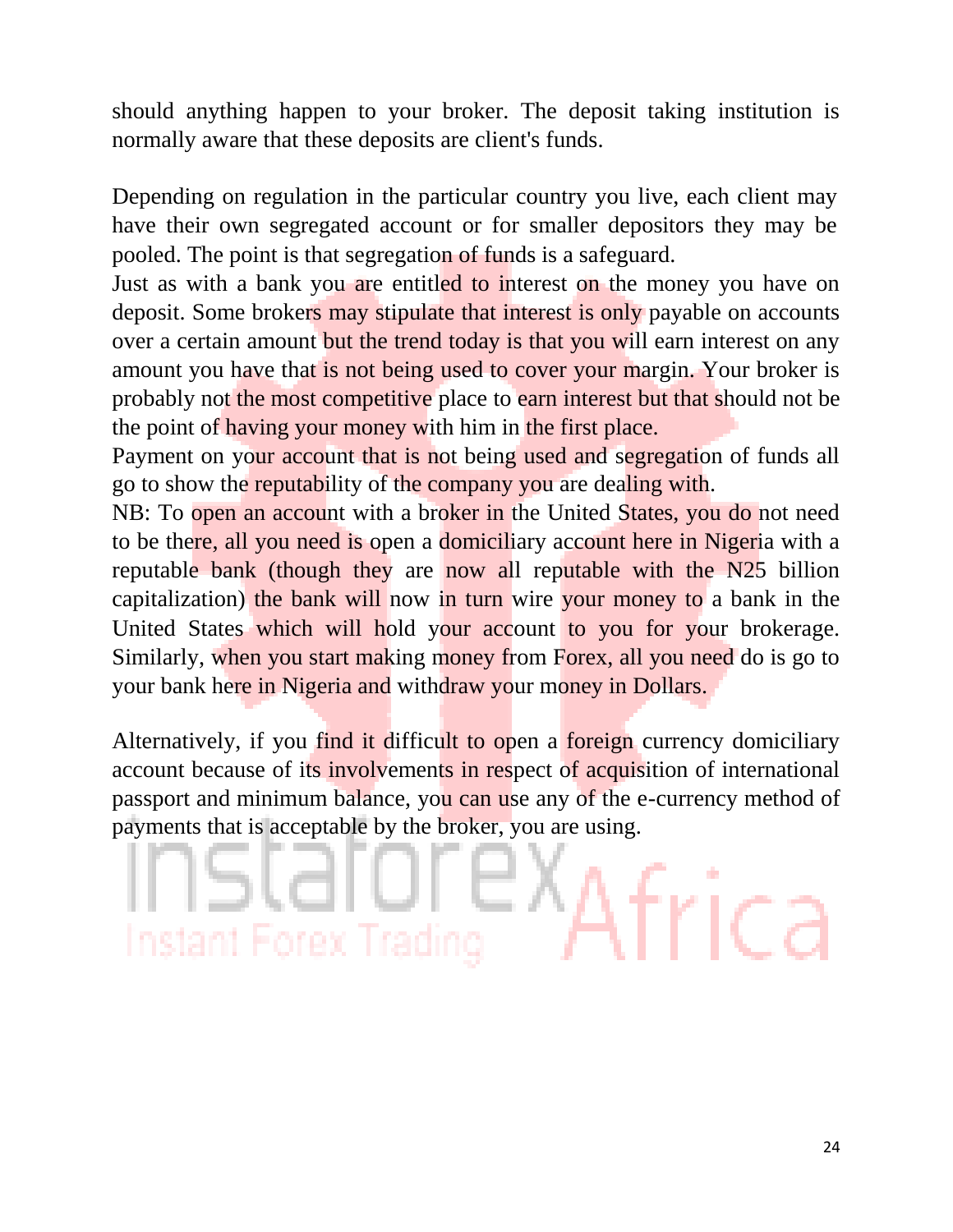In this section, I will discuss briefly the basic account statement. I have to keep this basic as there are as many flavors of account statements as you can imagine. Just about every broker has their own way of presenting this. The most important thing is to know where you stand at the end of each day or week. Just because your broker is Internet based and has all the bells and whistles does not mean they are infallible. Many of the actions taken before information is imputed are still done by hand and if humans are involved, there will be a mistake at some point. The responsibility lies with you. It is your money so make sure that all the transactions are correct. The account statement is send to the traders through e-mail daily or otherwise depending on the broker's convention. It is your obligation as a trader to confirm the statement.

Normally there is an order number to help identify the trade. You will always find the time and date of the trade. The value date if the currency were to be delivered. You should always see the direction of the trade, buy or sell (Long or Short). The amount and rate you bought or sold. Balance to let you know, if you made a profit or a loss. You should also see any open positions, you may have and the margin requirements for that position. A lot of the more modem systems will show your open position as though it has been closed just to give you an up to the minute balance.

### **THE MAIN PLAYERS**

### **Central Banks and Governments**

Policies that are implemented by governments and central banks can play a major roll in the FX market. Central banks can play an important part in controlling the country's money supply to insure financial stability.

### **Banks**

A large part of FX turnover is from banks. Large banks can literally trade billions of dollars daily. This can take the form of a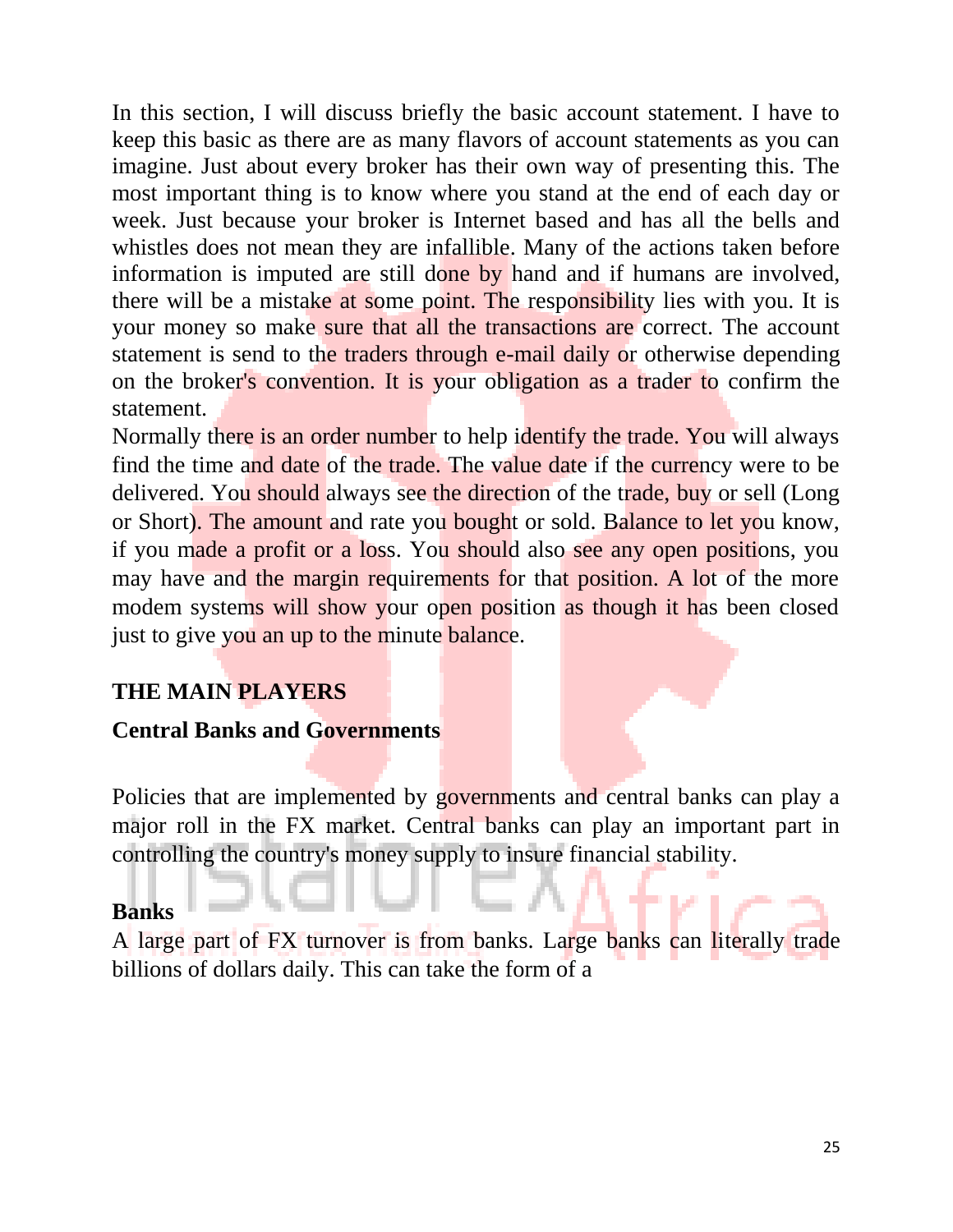service to their customers or they themselves speculate on the FX market.

### **Hedge Funds**

As we know the FX market can be extremely liquid which is why it can be desirable to trade. Hedge Funds have increasingly allocated portions of their portfolios to speculate on the FX market. Another advantage Hedge Funds can utilize is a much higher degree of leverage than would typically be found in the equity markets.

### **Corporate Businesses**

The FX market mainstay is that of international trade. Many companies have to import or exports goods to different countries all around the world. Payment for these goods and services may be made and received in different currencies. Many billions of dollars are exchanges daily to facilitate trade. The timing of those transactions can dramatically affect a company's balance sheet.

### **The Man In The Street**

Although you may not think it the man in the street also plays a part in toady's FX world. Every time he goes on holiday overseas he normally need to purchase that country's currency and again change it back into his own currency once he returns. Unwittingly he is in fact trading currencies. He may also purchase goods and services whilst overseas and his credit card company has to convert those sales back into his base currency in order to charge him.

Another typical example is prominent here in Nigeria, a lot of us have relatives and friends in the US who send us money and after collecting Western Union, we go to the Mallams or the Beaureu de change to change it to Naira. It is also a part of Forex done on a small scale. You are about to learn it on a full large scale.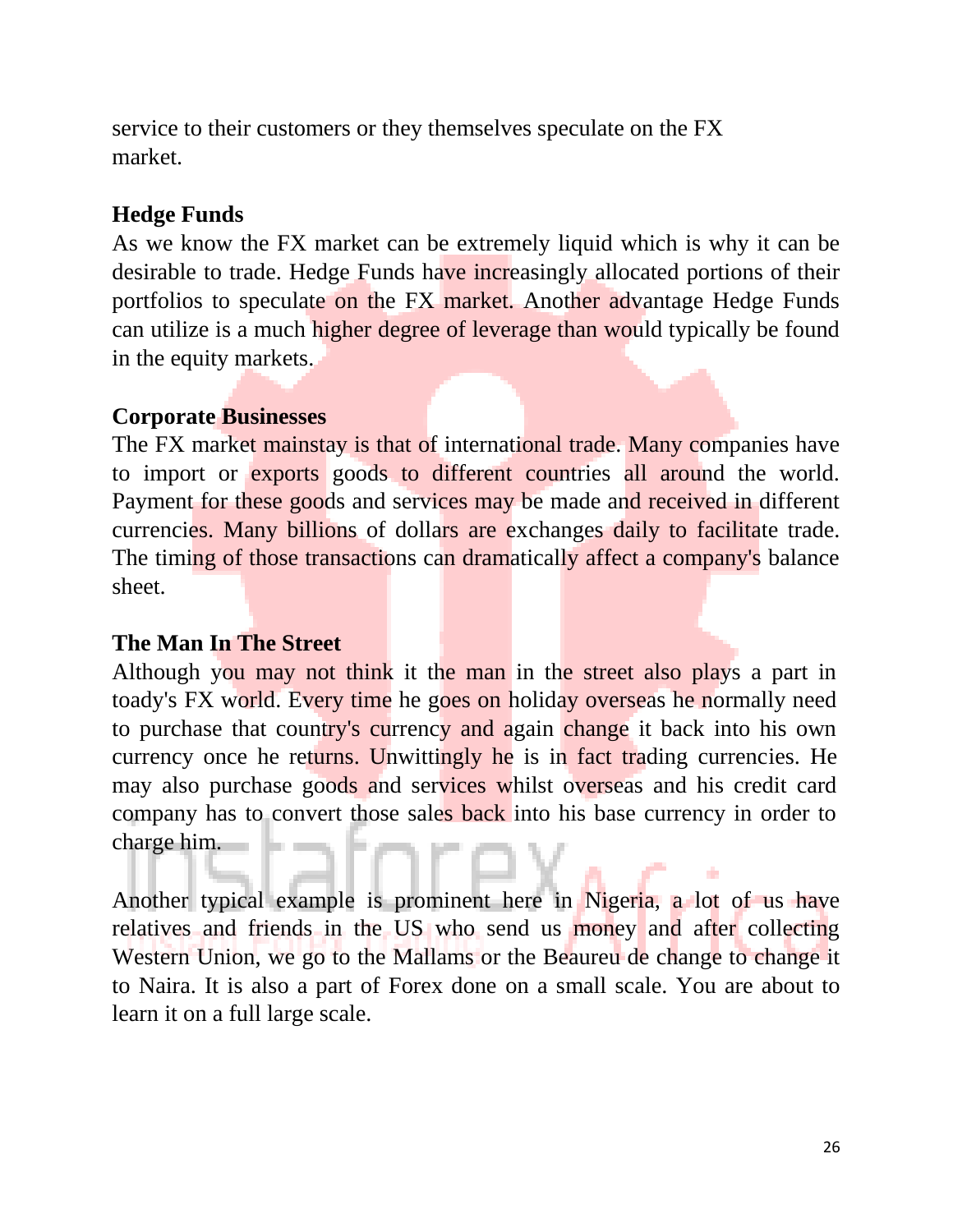### **Speculators/Investors**

We shall differentiate speculator from investors here with the definition that an investor has a much longer time horizon in which he expects his investment to yield a profit. Regardless of the difference both speculators and investors will approach the FX market to exploit the movement in currency pairs. They both will have their reason for believing a particular currency will perform better or worse as the case may be and will buy or sell accordingly. They may decide that the Euro will appreciate against the US Dollar and take what is called a long **position in Euro.** If the Euro does in fact gain ground against the US Dollar they will have made a profit.

#### **Below you will find a list of Central Banks.**

| Albania:    | <b>Bank of Albania</b>                            |  |  |
|-------------|---------------------------------------------------|--|--|
| Algeria:    | <b>Bank of Algeria</b>                            |  |  |
| Argentina:  | Banco Central de la Republica Argentina           |  |  |
| Armenia:    | <b>Central Bank of Armenia</b>                    |  |  |
| Aruba:      | Centrale Bank van Aruba                           |  |  |
| Australia:  | <b>Reserve Bank of Australia</b>                  |  |  |
| Austria:    | <b>Oesterreichische Nationalbank</b>              |  |  |
| Azerbaijan: | National Bank of Azerbaijan                       |  |  |
| Bahamas:    | <b>Central Bank of the Bahamas</b>                |  |  |
| Bahrain:    | <b>Bahrain Monetary Agency</b>                    |  |  |
| Bangladesh: | <b>Bangladesh Bank</b>                            |  |  |
| Barbados:   | <b>Central Bank of Barbados</b>                   |  |  |
| Belarus:    | National Bank of the Republic of Belarus          |  |  |
| Belgium:    | Nationale Bank van Belgie - Banque                |  |  |
|             | Nationale de Belgique                             |  |  |
| Benin:      | Banque Centrale des Etats de l'Afrique de l'Ouest |  |  |
| Bolivia:    | Banco Central de Bolivia                          |  |  |
| Bosnia:     | Central Bank of Bosnia and Herzegovina            |  |  |
| Botswana:   | <b>Bank of Botswana</b>                           |  |  |
| Brazil:     | Banco Central do Brasil                           |  |  |
| Bulgaria:   | <b>Bulgarian National Bank</b>                    |  |  |
|             |                                                   |  |  |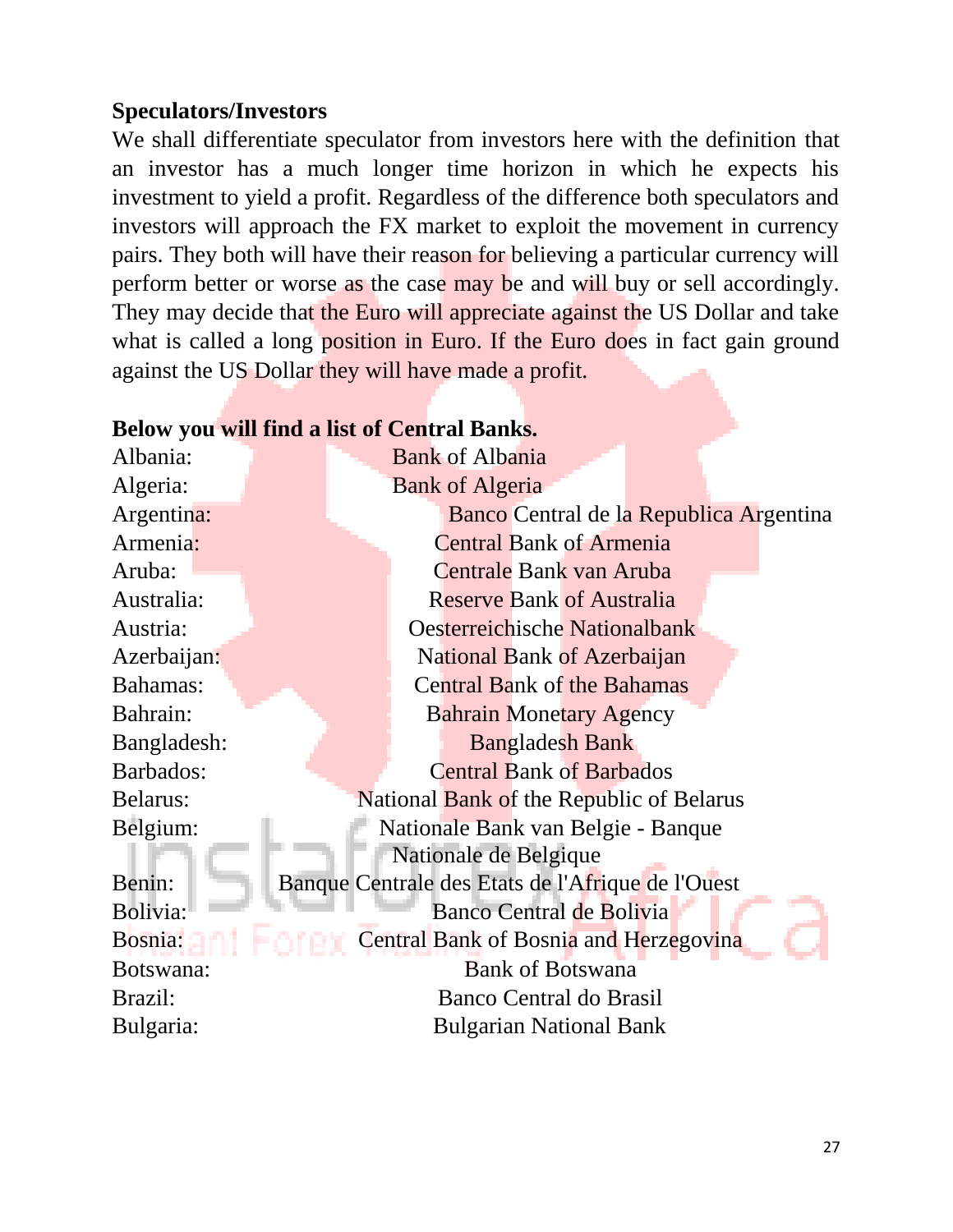| <b>Burkina Faso:</b> | Banque Centrale des Etats de l'Afrique de l'Ouest    |  |  |
|----------------------|------------------------------------------------------|--|--|
| Canada:              | Bank of Canada - Banque du Canada                    |  |  |
| Cayman Islands       | :Cayman Islands Monetary Authority                   |  |  |
| Chile:               | Banco Central de Chile                               |  |  |
| China:               | The People's Bank of China                           |  |  |
| Colombia:            | Banco de la Republica                                |  |  |
| Costa Rica:          | Banco Central de Costa Rica                          |  |  |
| Cote d'Ivoire:       | Banque Centrale des Etats de l'Afrique de l'Ouest    |  |  |
| Croatia:             | <b>Croatian National Bank</b>                        |  |  |
| Cyprus:              | <b>Central Bank of Cyprus</b>                        |  |  |
| Czech Rep.:          | Ceska Narodni Banka                                  |  |  |
| Denmark:             | Danmarks Nationalbank:                               |  |  |
| Dominican Rep.:      | Banco Central de la Republica Dominicana             |  |  |
|                      | East Caribbean area: The East Caribbean Central Bank |  |  |
| Ecuador:             | <b>Banco Central del Ecuador</b>                     |  |  |
| Egypt:               | <b>Central Bank of Egypt</b>                         |  |  |
| El Salvador:         | The Central Reserve Bank of El Salvador              |  |  |
| Estonia:             | Eesti Pank                                           |  |  |
| European Union:      | <b>European Central Bank</b>                         |  |  |
| Fiji:                | <b>Reserve Bank of Fiji</b>                          |  |  |
| Finland:             | Suomen Pankki                                        |  |  |
| France:              | Banque de France                                     |  |  |
| Georgia:             | <b>National Bank of Georgia</b>                      |  |  |
| Germany:             | Deutsche Bundesbank                                  |  |  |
| Ghana:               | <b>Bank of Ghana</b>                                 |  |  |
| Greece:              | <b>Bank of Greece</b>                                |  |  |
| Guatemala:           | <b>Banco de Guatemala</b>                            |  |  |
| Guinea Bissau:       | Banque Centrale des Etats de l'Afrique de l'Ouest    |  |  |
| Honduras:            | <b>Banco Central de Honduras</b>                     |  |  |
| Hong Kong:           | <b>Hong Kong Monetary Authority</b>                  |  |  |
| Hungary:             | <b>National Bank of Hungary</b>                      |  |  |
| Iceland:             | <b>Central Bank of Iceland Reserve</b>               |  |  |
| India:               | Bank of India                                        |  |  |
| Indonesia:           | <b>Bank of Indonesia</b>                             |  |  |
| Ireland:             | <b>Central Bank of Ireland</b>                       |  |  |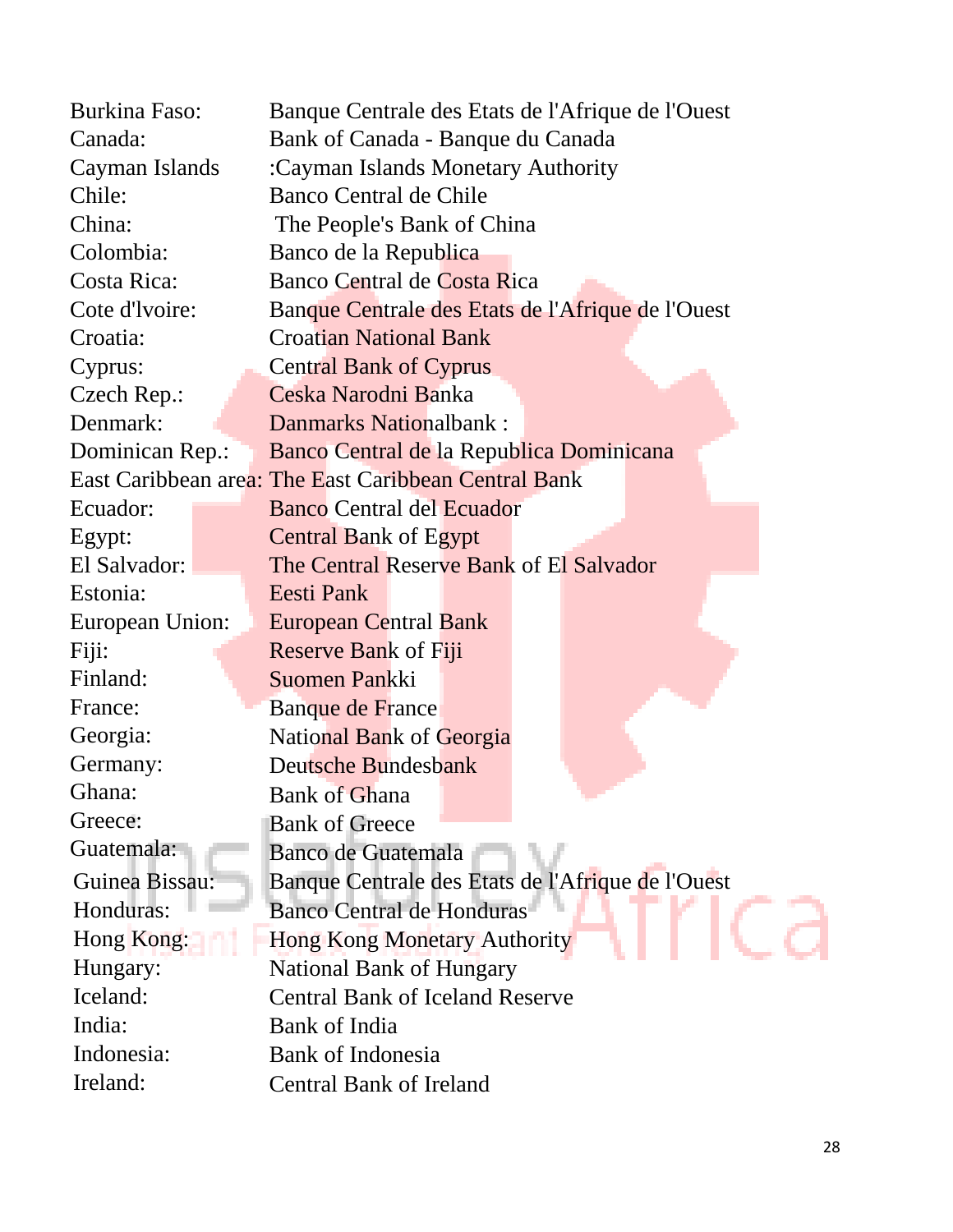Israel: Italy: Jamaica: Japan: Jordan: Kazakhstan: Kenya: Korea: Kuwait: Kyrgyzstan: Latvia: Lebanon: Lithuania: Luxembourg: Macedonia: Malaysia: Malawi: Mali: Malta: Mauritius: Mexico: Moldova: Mongolia: Morocco: Mozambique Namibia: Nepal: Netherlands: Netherlands Antilles: New Zealand: Nicaragua: Niger: Nigeria: Norway: Oman:

nstant

Bank of Israel Banca d'ltalia Bank of Jamaica Bank of Japan Central Bank of Jordan National Bank of Kazakhstan Central Bank of Kenya Bank of Korea Central Bank of Kuwait National Bank of the Kyrgyz Republic Bank of Latvia Banque du Liban Lietuvos Bankas Banque Centrale du Luxembourg . National Bank of the Republic of Macedonia Bank Negara Malaysia Reserve Bank of Malawi Banque Centrale des Etats de l'Afrique de l'Ouest Central Bank of Malta Bank of Mauritius Banco de Mexico The National Bank of Moldova The Bank of Mongolia Bank Al-Maghrib Bank of Mozambique Bank of Namibia Nepal Rastra Bank De Nederlandsche Bank Bank van de Nederlandse Antillen Reserve Bank of New Zealand Banco Central de Nicaragua Banque Centrale des Etats de l'Afrique de l'Ouest Central Bank of Nigeria Norges Bank rica Central Bank of Oman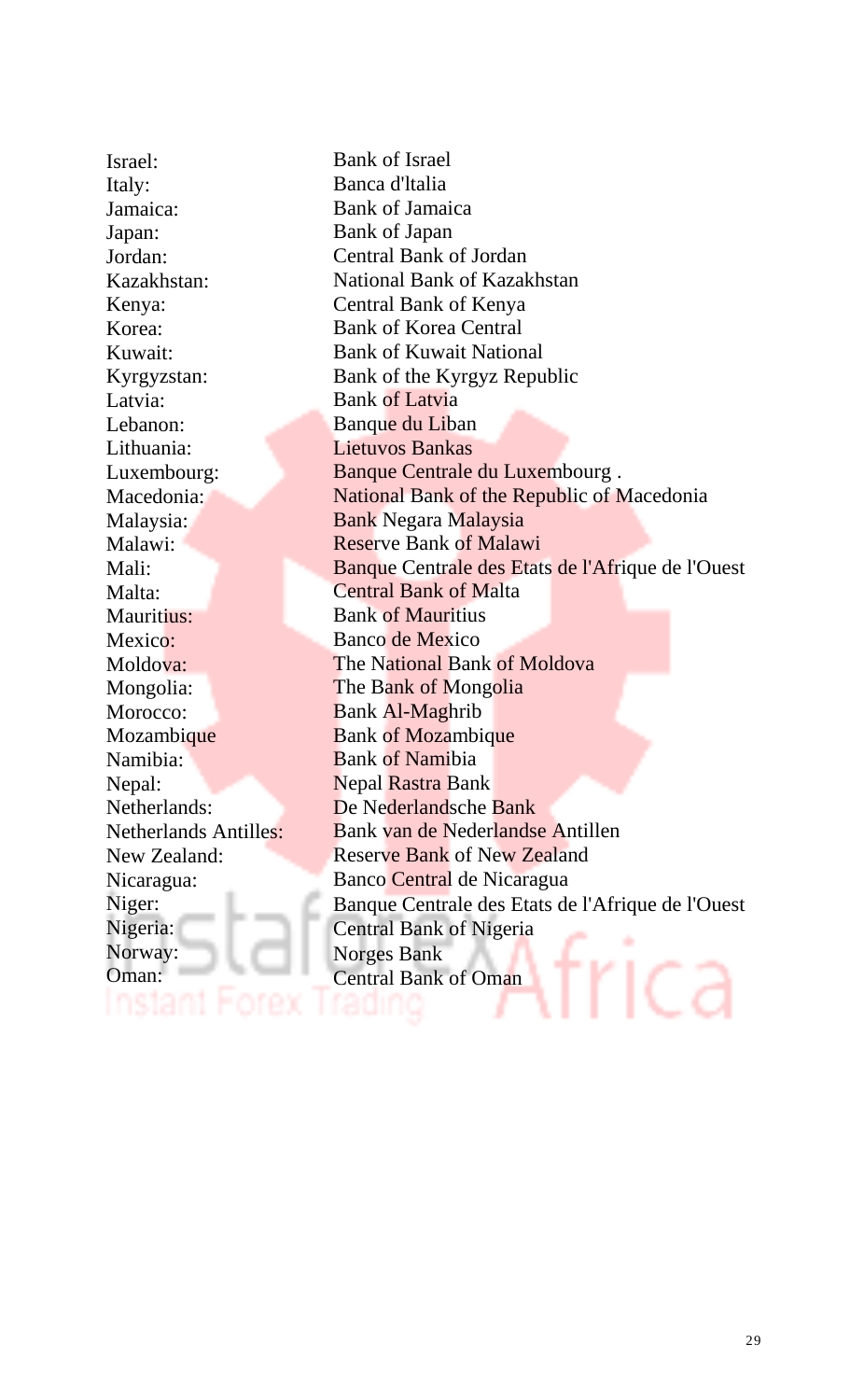| Pakistan:                                  | <b>State Bank of Pakistan</b>                     |  |
|--------------------------------------------|---------------------------------------------------|--|
| Papua New Guinea: Bank of Papua New Guinea |                                                   |  |
| Paraguay:                                  | Banco Central del Paraguay                        |  |
| Peru:                                      | Banco Central de Reserva del Peru                 |  |
| Philippines:                               | Bangko Sentral ng Pilipinas                       |  |
| Poland:                                    | National Bank of Poland                           |  |
| Portugal:                                  | Banco de Portugal                                 |  |
| Qatar:                                     | <b>Qatar Central Bank</b>                         |  |
| Romania:                                   | National Bank of Romania                          |  |
| Russia:                                    | <b>Central Bank of Russia</b>                     |  |
| Rwanda:                                    | Banque Nationale du Rwanda                        |  |
| Saudi Arabia:                              | Saudi Arabian Monetary Agency                     |  |
| Senegal:                                   | Banque Centrale des Etats de l'Afrique de l'Ouest |  |
| Sierra Leone:                              | <b>Bank of Sierra Leone</b>                       |  |
| Singapore:                                 | <b>Monetary Authority of Singapore</b>            |  |
| Slovakia:                                  | National Bank of Slovakia                         |  |
| Slovenia:                                  | <b>Bank of Slovenia</b>                           |  |
| South Africa:                              | <b>South African Reserve Bank</b>                 |  |
| Spain:                                     | Banco de Espana                                   |  |
| Sri Lanka:                                 | <b>Central Bank of Sri Lanka</b>                  |  |
| Sudan:                                     | <b>Bank of Sudan</b>                              |  |
| Suriname:                                  | Centrale Bank van Suriname                        |  |
| Sweden:                                    | <b>Sveriges Riksbank</b>                          |  |
| Switzerland:                               | Schweizerische Nationalbank                       |  |
| Tanzania:                                  | <b>Bank of Tanzania</b>                           |  |
| Thailand:                                  | <b>Bank of Thailand</b>                           |  |
| Togo:                                      | Banque Centrale des Etats de l'Afrique de l'Ouest |  |
| Trinidad and                               |                                                   |  |
| Tobago:                                    | <b>Central Bank of Trinidad and Tobago</b>        |  |
| Tunisia:                                   | Banque Centrale de Tunisie                        |  |
| Turkey:                                    | Tiirkiye Cumhuriyet Merkez Bankasi                |  |
| Ukraine:                                   | <b>National Bank of Ukraine</b>                   |  |
| <b>United Arab</b>                         | <b>Central Bank of United Arab Emirates</b>       |  |
| <b>Emirates:</b>                           |                                                   |  |
| <b>United Kingdom:</b>                     | <b>Bank of England</b>                            |  |
| <b>United States:</b>                      | Board of Governors of the Federal Reserve         |  |
|                                            | System (Washington) Federal Reserve Bank of       |  |
|                                            | New York                                          |  |
| Venezuela:                                 | Banco Central de Venezuela                        |  |
| Yemen:                                     | <b>Central Bank of Yemen</b>                      |  |
| Yugoslavia:                                | National Bank of Yugoslavia                       |  |
| Zambia:                                    | Bank of Zambia                                    |  |
| Zimbabwe:                                  | Reserve bank of Zimbabwe                          |  |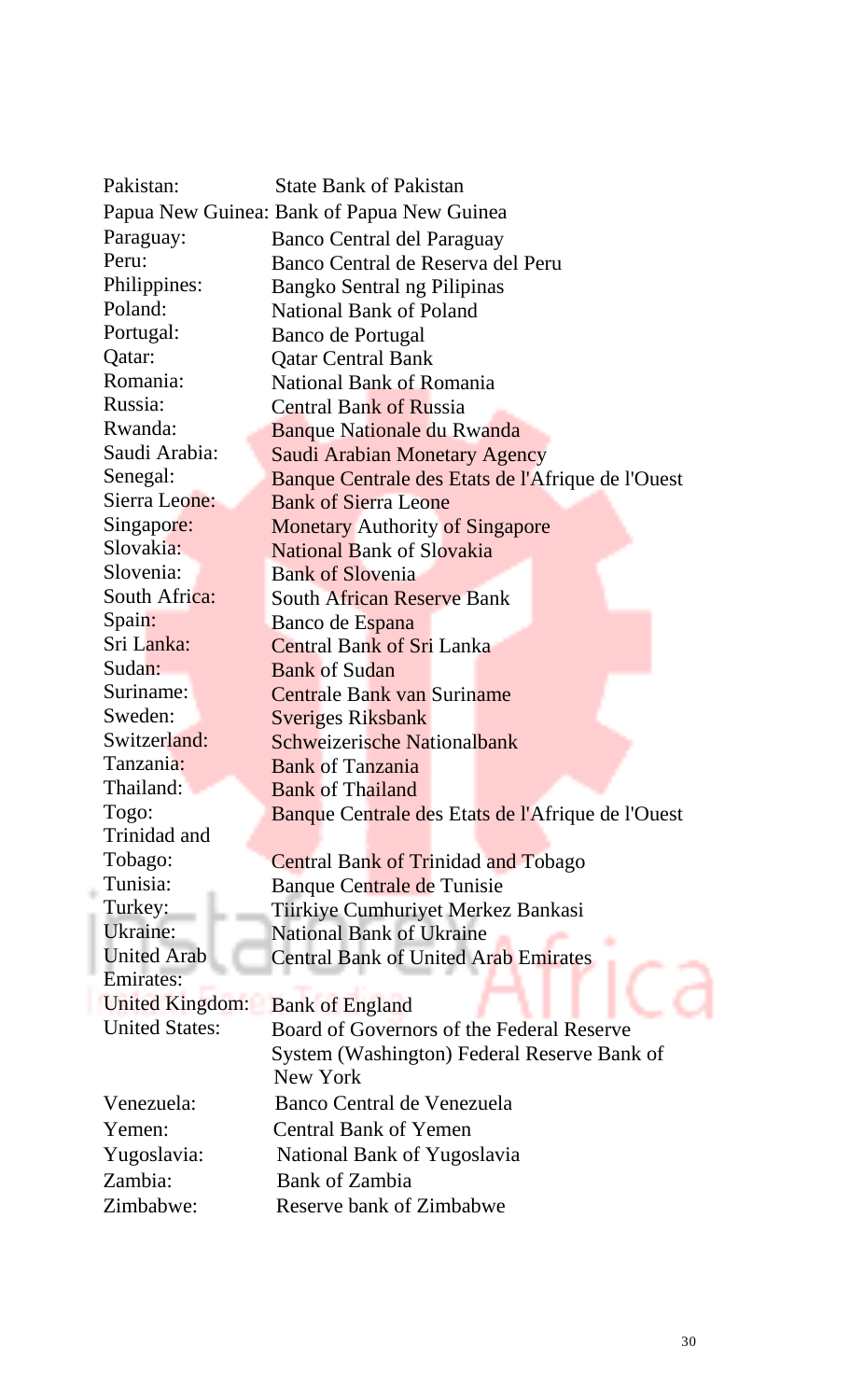### **ANALYSIS OF THE MARKET**

Well now we have a basic understanding of how the FX market works and who the main players are, what next? You are now going to have to decide the best way to trade the market The two most common approaches are that of fundamental analysis and technical analysis.

Fundamental analysis concentrates on the forces of supply and demand for a given security. This approach examines all the factors that determine the price of a security and the real value of that security. This is referred to as the **intrinsic value**. If the intrinsic value is below the market price when there is an opportunity to buy and if the market is above the intrinsic price then there is an opportunity to sell. It is very important for every FX trader to understand the basics of trading fundamentally. Fundamental trading, which utilizes the economic calendar, asset markets, political considerations and economic indicators, involves an accurate understanding of how economic mainstays like the U.S., Canada, UK, Europe and Asia affect the behavior of market directions.

**Economic calendar** is a type of calendar that is intended to inform financiers and traders about the scheduled major economic events, government reports and speeches of the most influential persons of the financial world. Economic calendars are usually issued on a weekly basis. **Asset Markets** comprise stocks, bonds and real estate.

# TE X. ica Instant Forex Trading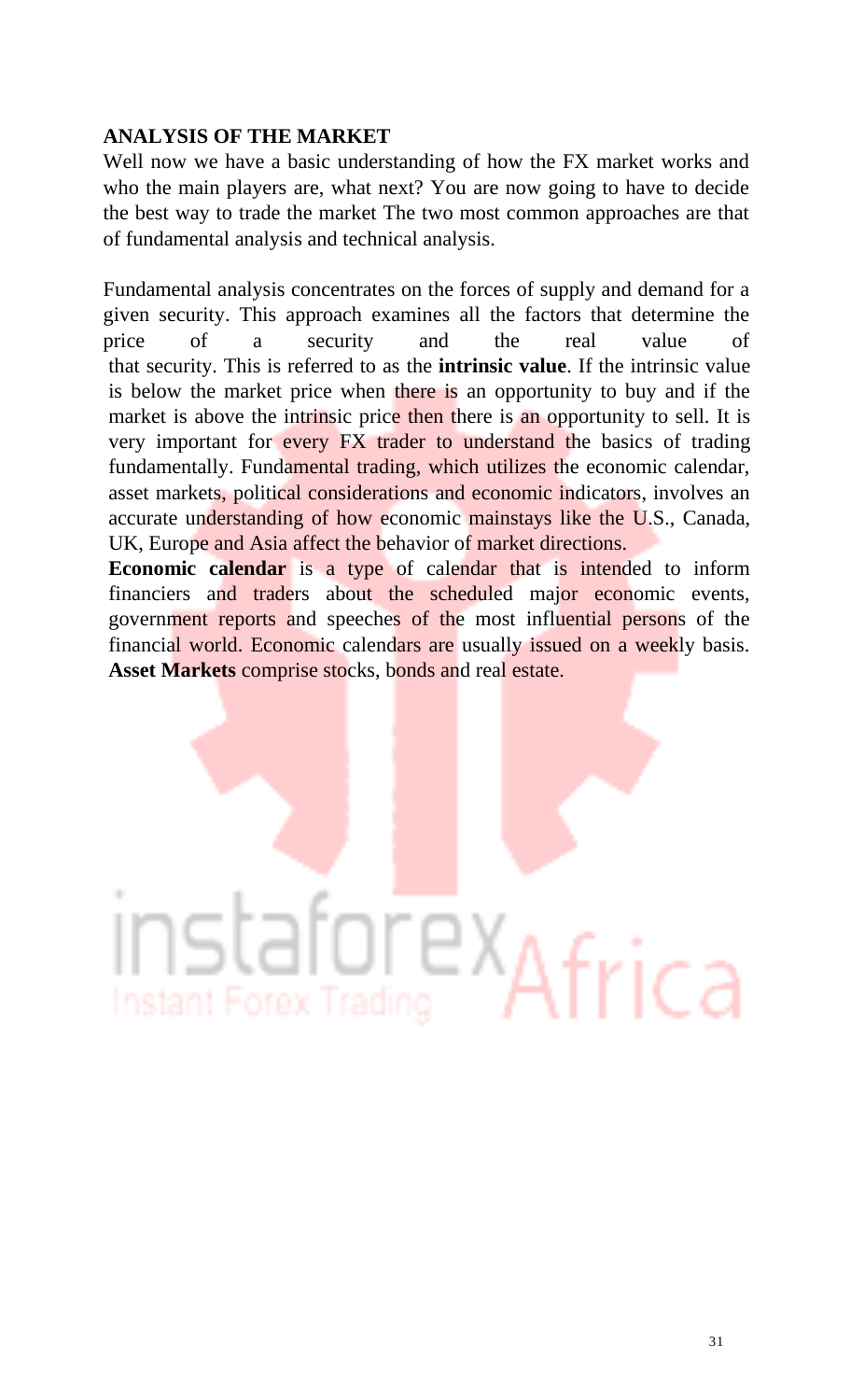**Political Considerations** impact the level of confidence in a nation's government, the climate of stability and level of certainty.

**Economic Indicators** are statistics about an economy. Economic indicators allow analysis of economic performance and predictions of future performance. Economic Indicators include various indices as:

(a) Consumer confidence index

(b) Consumer credit report

- (c) Consumer price index
- (d)Durable goods index
- (e) Employee cost index
- (f) Employee situation report

(g)Existing home sales

- (h)Factory order report
- (i) Gross domestic product
- (j) Industrial productivity
- (k) Jobless claims report

etc.

- (1) Money supply
- (m) Mutual fund flows
- (n) Non-manufacturing report
- (o) Personal income & outlays
- (p) Producer price index
- (q) Gross productivity report
- (r) Retail sales report
- (s) Trade balance report
- (t) Unemployment rate
- (u) Wholesale trade report
- (v) Foreign exchange reserve

Let me give you two typical values of fundamental analysis;

- (a) On the 11th September 2001, people who bought the dollar lost because of what happened in New York. There is a fear that when something negative happens to a country, their currency will be devalued and so many of the people who have possession of such a currency in the market will sell. When there are more sellers than buyers, the value automatically goes down.
- (b) Same thing happened 2005 to the GBP (Pounds Sterling) after the terrorist attack.

**Technical analysis** examines past price and volume data to forecast future price movement. It involves the study of market action in the charts to forecast the future price of a security based on past price movement, patterns and trends. This type of

### Instant Forex Trading

analysis focuses on the formation of charts and formulae to capture major and minor trends identify buying and selling opportunities and assessing the extent of market turnarounds. Depending upon the time horizon, one could use technical analysis on an intraday, day, week, month trading.

Technical analysis deals with the "When" of price movements, while Fundamental analysis deals more with "why". The place of indicators in Forex trading cannot be over emphasized. They are the integral fiber through which every form of trading plan is built. A clear understanding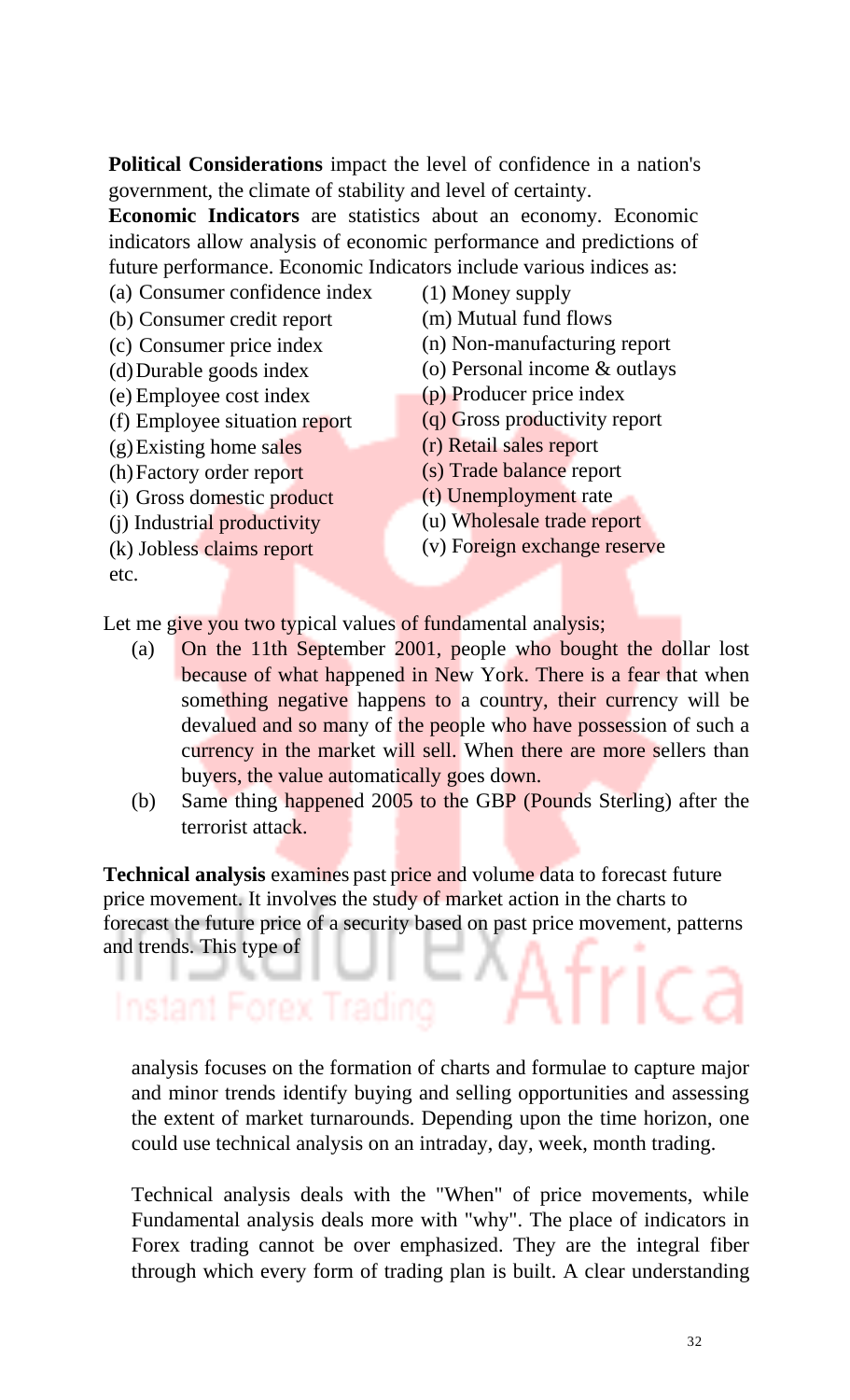of these indicators is the beginning of trading professionally. Technical Indicators can be grouped into four.

(a) Trend Indicators e.g. Moving Averages, Bollinger bands, Parabolic SAR etc.

(b) Oscillate Indicators e.g. Moving Average Convergence Divergence (MACD), Commodity Channel Index (CCI), Stochastic etc.

(c) Momentum Indicators

(d) Volumes

There are three main points that a technical analyst applies.

- (a) Market action discounts everything. Regardless of what the fundamentals are saying, the price you see is the price you get.
- (b) The price of a given security moves in trends.
- (c) The historical trend of a security will tend to repeat.

Of all of the above things the most important of them is point A. The tools of the technical analyst are indicators, patterns and systems. These tools are applied to charts. There are many ways to skin a cat as the saying goes but fundamental and technical analyses are the two most popular ways of trading FX.

### **Conclusion**

I hope you have enjoyed this introductory book to the Forex market. Don't risk money you can't afford to lose.

### **Definition of Terms**

**Ask (offer) price -** The price at which the market is prepared to sell a specific currency in a Foreign Exchange Contract or Cross Currency Contract. At this price, the trader can buy the base currency. It is shown on the right side of a quotation. For example, in the quote USD/CHF 1.2627/1.2632, the ask price is 1.2632; meaning you can buy one US Dollar for 1.2632 Swiss Francs.

**Bar Chart -** A type of chart which consists of four significant points; the high and the low prices, which form the vertical bar, the opening, which is marked with a little horizontal line to the left of the bar, and the closing price, which is marked with a horizontal line of the right of the bar.

**Base Currency -** The first currency in a currency pair. It shows how much the base currency is worth as measured against the second currency. For example, if the USD/CHF rate equals 1.2615 then one USD is worth CHF 1.2615. In the FX Markets, the US Dollar is normally considered the base currency for quotes, meaning that quotes are expressed as a unit of \$1 USD per the other currency quoted in the pair.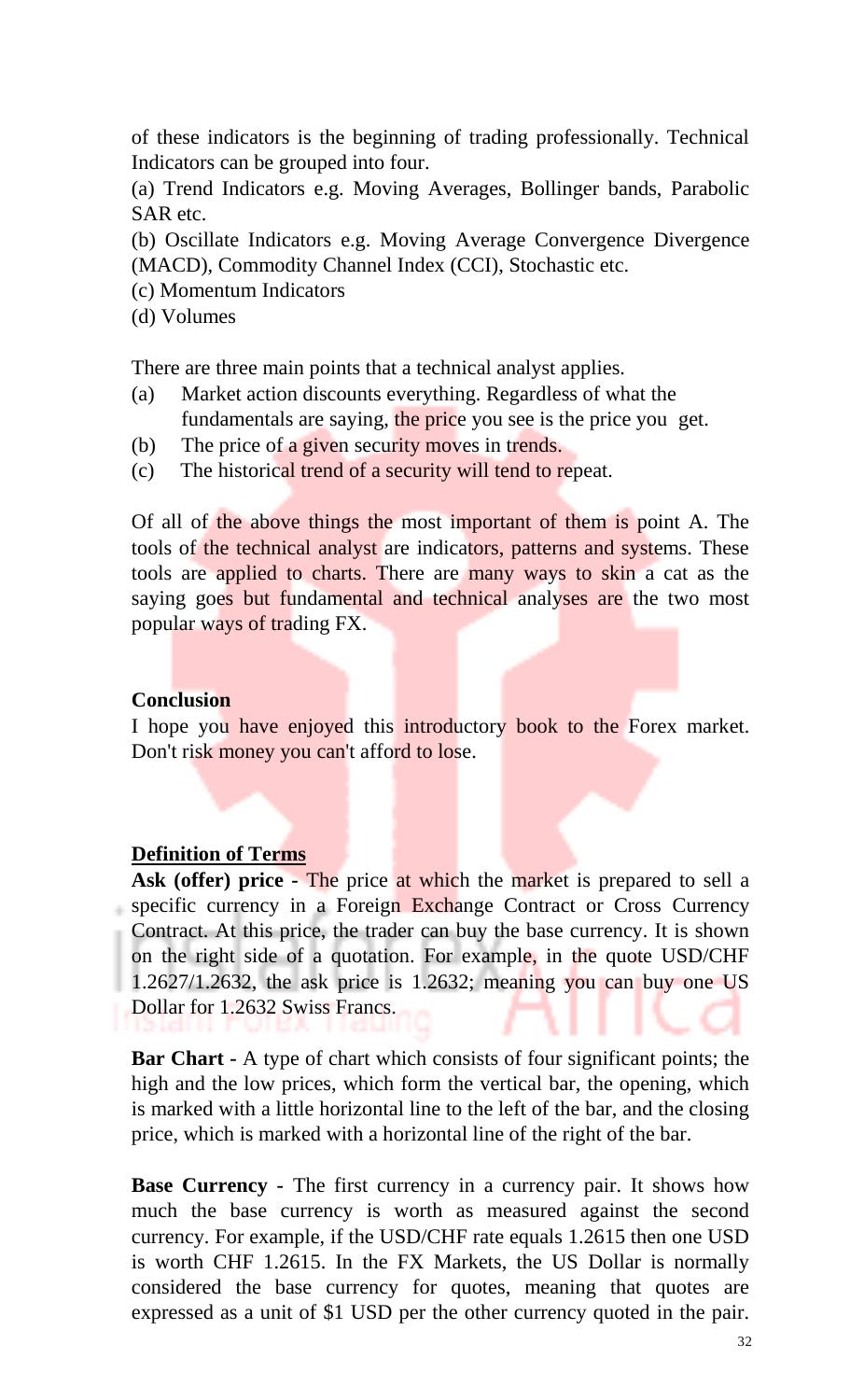The primary exceptions to this rule are the British Pound, Euro and the Australian Dollar.

**Bear Market -** A market distinguished by declining prices. In other words, in a particular market session where the opening price of a session is more than the closing price.

**Bid Price -** the price at which the market is prepared to buy a specific currency in a Foreign Exchange contract or cross currency contract. At this price, the trader can sell the base currency. It is shown on the left side of the quotation. For example, in the quote USD/CHF 1.2627/32, the bid price is 1.2627; meaning you can sell one US dollar for 1.2627 Swiss Francs.

**Bid/Ask Spread -** the difference between the bid and offer price. Big figure quote -Dealer expression referring to the first digits of an exchange rate. These digits are often omitted in dealer quotes... for example, a USD/JPY rate might be 117.30/117.35, but would be quoted verbally without the first three digits i.e. "30/35'. Candlestick Chart - A chart that indicates the trading range for the day as well as the opening and close price. If the open is higher than the close price, the rectangle between the open and close price is shaded. If the close price is higher than the open price, that area of the chart is not shaded.

**Cash Market -** the market in the actual financial instrument on which s features or options contract is based.

**Central Bank -** A government or quasi-government organization that manages s country's monetary policies. For example, the US central bank is the Federal Reserve, and the German central bank is the Bundesbank.

**Closed Position -** Exposures in Foreign Currencies that no longer exist. The process to close a position is to sell or buy a certain amount of currency to offset an equal amount of the open position. This will 'square' the position.

**Counter Currency -** the second listed Currency in a Currency Pair.

**Currency Pair -** the two currencies that make up a foreign exchange rate. For example EUR/USD.

**Offer (ask)** - the rate at which a dealer is willing to sell a currency. See Ask (offer) price.

**Open Position -** An active trade with corresponding unrealized P & L, which has not been offset by an equal and opposite deal.